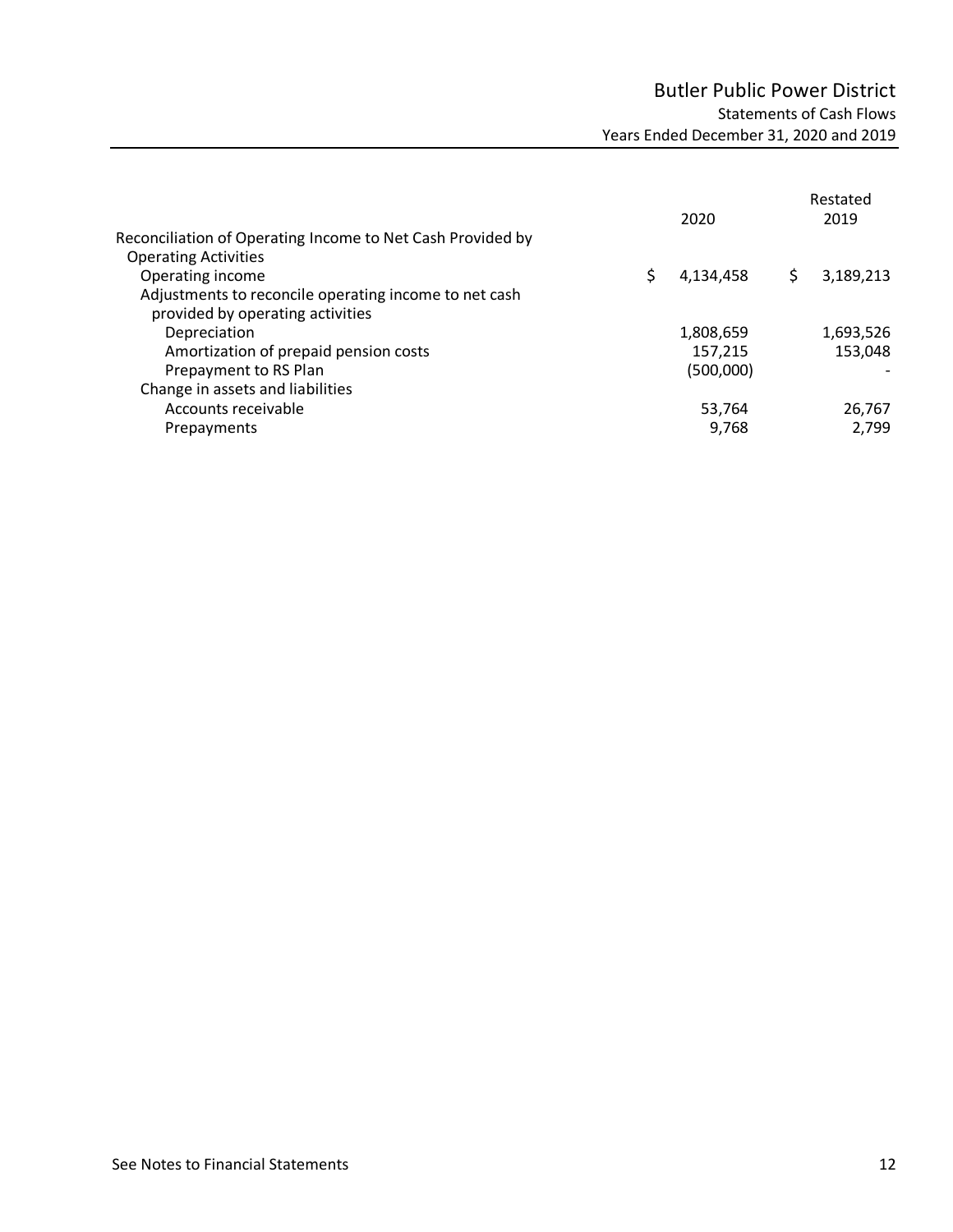## **Note 1 - Summary of Significant Accounting Policies**

### **General**

Butler Public Power District (the District), a public corporation and a political subdivision of the State of Nebraska, furnishes electric power to customers in multiple counties in Nebraska. The headquarters is located in David City, Nebraska. The control of the District is vested in the Board of Directors consisting of members elected from the District's chartered territory. The Board of Directors is authorized to establish electric rates.

The financial statements are prepared in accordance with accounting principles generally accepted in the United States of America and follow accounting guidance provided by the Governmental Accounting Standards Board (GASB).

The District, as a political subdivision of the State of Nebraska, is exempt from federal and state income taxes.

### **Basis of Accounting**

The financial statements are presented in accordance with accounting principles generally accepted in the United States (GAAP). GASB is responsible for establishing GAAP for state and local governments through its pronouncements. The financial statements are prepared in accordance with the accrual basis of accounting. Under this basis, revenues are recognized in the period earned and expenses are recognized in the period incurred. Follow accounting guidance provided by the Governmental A<br>cal subdivision of the State of Nebraska, is exempt from fede<br>that cal subdivision of the State of Nebraska, is exempt from fede<br>that call subdivision of the State

The accounting records of the District are maintained in accordance with the Uniform System of Accounts as prescribed by the Federal Energy Regulatory Commission. The significant accounting and reporting policies and practices used by the District are described below.

## **Regulatory Accounting**

The District's accounting policies and the accompanying financial statements conforms to generally accepted accounting principles applicable to rate-regulated enterprises and reflect the effects of the ratemaking process.

As a result of the ratemaking process, the District applies GASB No. 62, paragraphs 476-500, *Regulated Operations*. The application of this generally accepted accounting principle by the District differs in certain respects from the application by non-regulated businesses as a result of applying GASB No. 62. The provisions allow the District to defer certain expenses or revenues that would otherwise be recognized when incurred to the extent that the ratemaking entity is recovering or expects to recover such amounts in rates charges to its customers.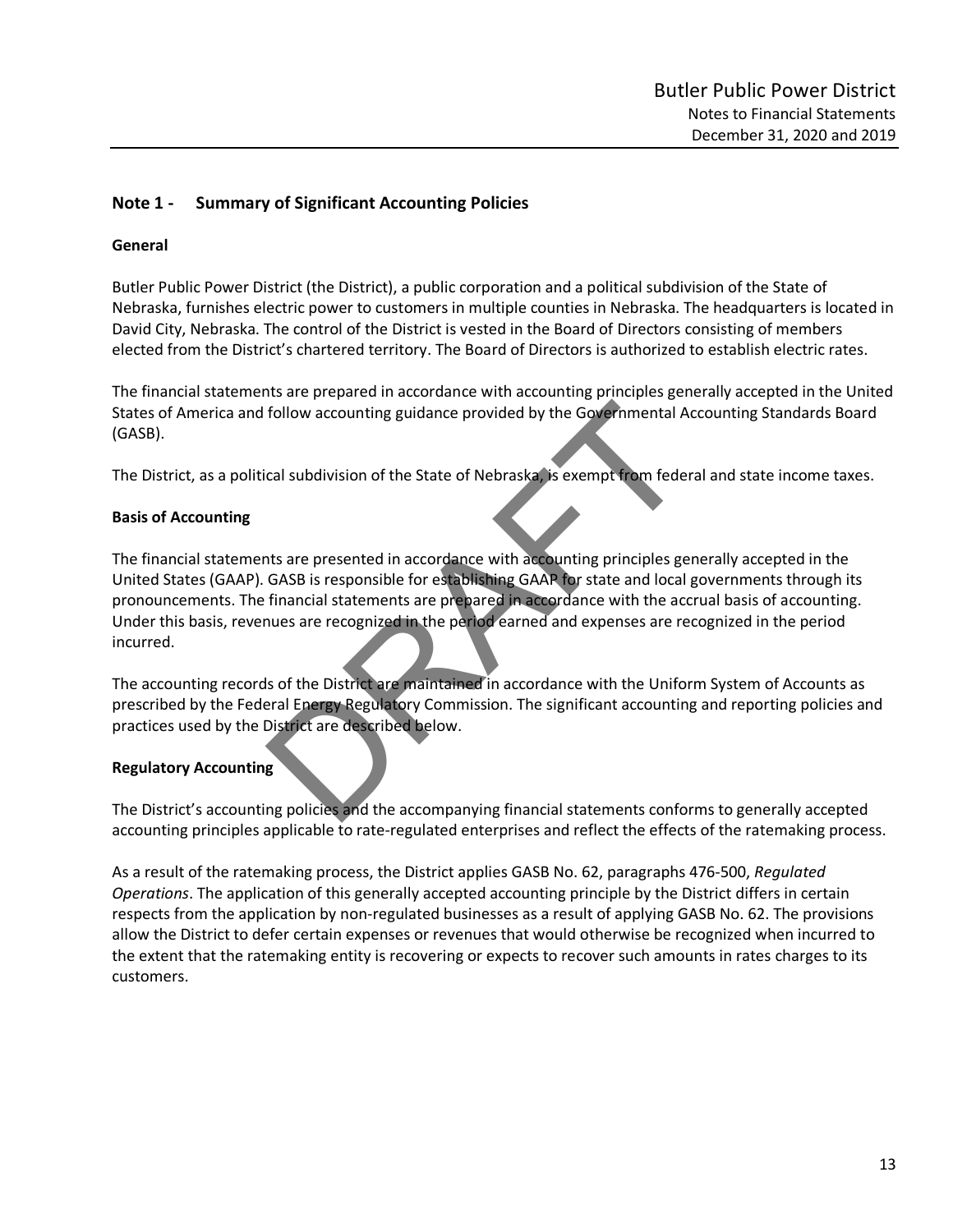## **Proprietary Fund**

An enterprise fund is used to account for operations that are financed and operated in a manner similar to private business enterprises where the intent of the governing body is that the costs of providing goods and services to the general public on a continuing basis be financed or recovered primarily through user charges or where the governing body has decided that periodic determination of revenues earned, expenses incurred, or net position is appropriate. All operations of Butler Public Power District are reported in the Proprietary Fund.

## **Accounting Estimates**

The preparation of financial statements in conformity with accounting principles generally accepted in the United States of America requires management to make estimates and assumptions that affect the reported amounts of assets and liabilities at the date of the financial statements and reported amounts of revenues and expenses during the reporting period. Actual results could differ from those estimates. ancial statements in conformity with accounting principles get the requires management to make estimates and assumption liabilities at the date of the financial statements and reported proporting period. Actual results cou

## **Cash and Cash Equivalents**

For purposes of reporting cash flows, the District considers all highly liquid debt instruments purchased with a maturity of three months or less to be cash equivalents. Cash investments are carried at cost which approximates market.

## **Restricted Cash and Cash Equivalents**

Restricted cash and cash equivalents include are set aside as required by the District's revenue refunding bond agreements for the debt service funds.

A reserve fund that consists of funds that have been imposed by debt covenants to be held in a separate account for debt service. It is to be maintained by the District apart from its other funds and to be available by mutual agreement only for the purposes of holding funds for debt service. The funds have been invested in interest-bearing accounts

### **Accounts Receivable**

Accounts receivable are un-collateralized customer obligations due under normal trade terms requiring payments within 30 days from the invoice date. The District requires deposits from customers with poor credit history. Accounts receivable are stated at the amount billed to the customer plus any accrued late fees. Payments of accounts receivable are allocated to the specific customer's remittance advice or, if unspecified, are applied to the oldest outstanding balance.

The carrying amount of accounts receivable is reduced by an amount that reflects management's best estimate of amounts that will not be collected. Management individually reviews accounts receivable balances that exceed 90 days from invoice date and based on an assessment of current creditworthiness, estimates the portion, if any, of the balance that will not be collected. As of December 31, 2020 and 2019, the allowance was \$40,299 and \$38,712, respectively.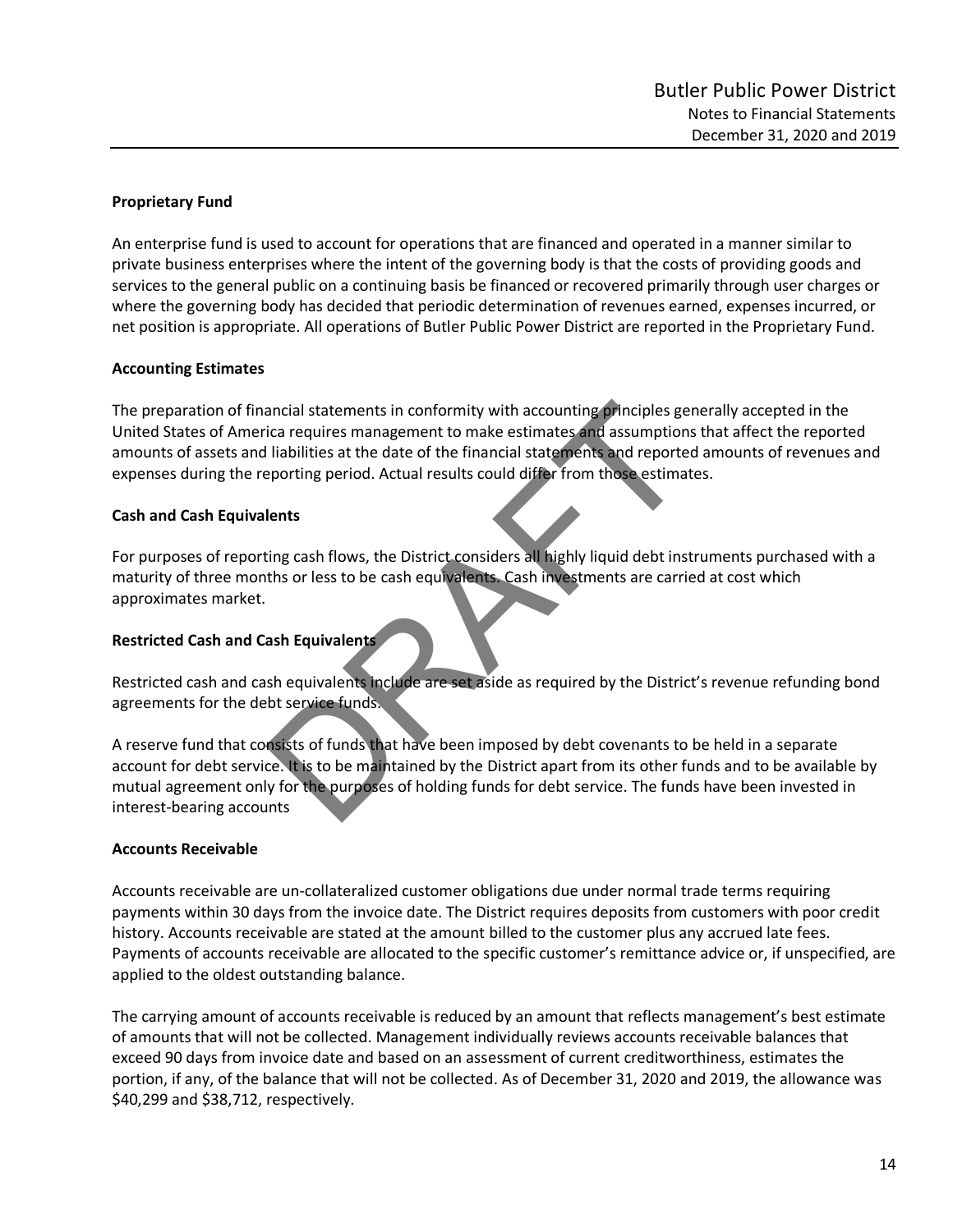### **Material and Supplies**

Material and supplies are stated at the lower of average cost or market. Cost is generally determined on a weighted average basis.

### **Investments in Associated Companies**

Investments in associated organizations are stated at cost and are recorded at the District's share of allocated patronage capital. Patronage capital credits allocated to the District are included in nonoperating income (losses) on the statements of revenues, expenses, and changes in net position.

## **Capital Assets**

Electric plant in service is stated at cost. The cost of additions to electric plant includes contracted work, direct labor and materials, and allocable overheads. When units of property are retired, sold or otherwise disposed of in the ordinary course of business, their average book cost less net salvage is charged to accumulated depreciation. Repairs and the replacement and renewal of items determined to be less than units of property are charged to maintenance expense.

## **Recovery of Capital Assets Costs**

Contributions in aid of construction are received from customers and other third parties primarily to offset the costs associated with construction of the District's capital assets. The District follows FERC guidelines for recording contributions in aid of construction. These guidelines direct the reduction of electric plant by the amount of these contributions. In order to comply with GASB Statement No. 33, *Accounting and Financial Reporting for Nonexchange Transactions*, while continuing to follow FERC guidelines, contributions in aid of construction are recorded as contributions and offset by an expense in the same amount representing the recovery of plant costs in the statements of revenues, expenses, and changes in net position. e is stated at cost. The cost of additions to electric plant included<br>and allocable overheads. When units of property are retired, so<br>of business, their average book cost less net salvage is charge<br>and the replacement and

### **Depreciation**

The District utilizes composite depreciation methods for distribution and transmission plant. The rate is determined based on management estimates of the average useful life of the assets along with future cost of removal and salvage factor estimates. Industry guidelines are utilized to assist with determining the appropriate composite rate for the District. General plant assets are depreciated on the unit basis based on management's best estimate of the useful life of the assets and also include estimates for salvage and cost of removal if applicable.

| Transmission plant | 2.75%          |
|--------------------|----------------|
| Distribution plant | 2.70%          |
| General plant      | 2.40% - 16.70% |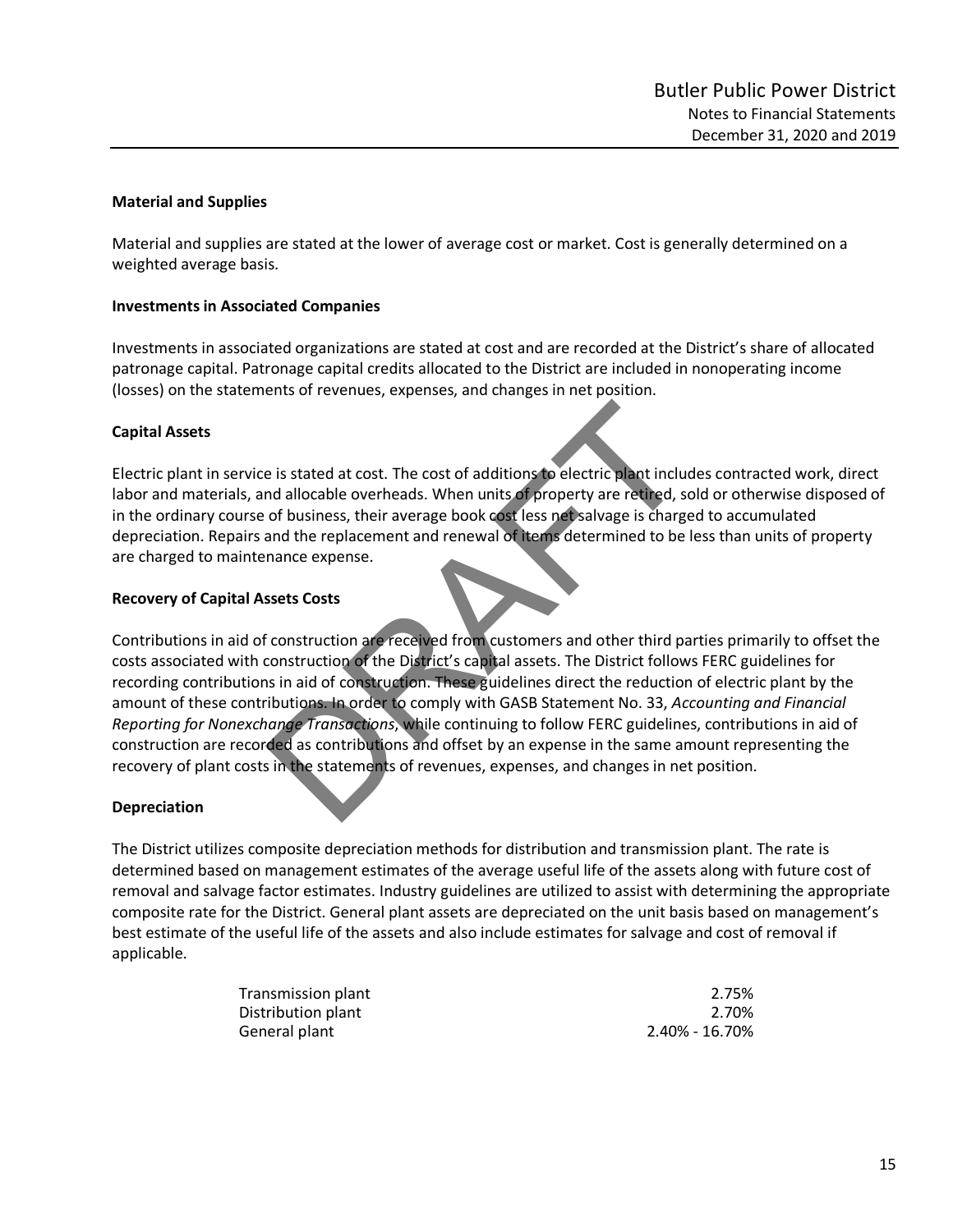## **Recoverability of Long-Term Assets**

The District reviews the carrying value of electric plant for impairment whenever events and circumstances indicate that the carrying value of an asset may not be recoverable from the estimated future cash flows expected to result from its use and eventual disposition. An impairment loss is recognized when estimated undiscounted cash flows expected to result from the use of the asset plus net proceeds expected from disposition of the asset are less than the carrying value of the asset. Management has determined that no impairment exists at December 31, 2020.

## **Compensated Absences**

District employees earn vacation, sick leave, and other compensatory time at specific rates during their employment that may be realized as paid time off or, in some circumstances, as a cash payment upon their separation from the District. Upon retirement or termination, an employee is reimbursed for accumulated vacation time up to a maximum allowed accumulation of no more than 28 days or 224 hours. Compensated absence liabilities are computed using the regular pay rates in effect at the statement of net position date. The District expenses compensated absences at the time it is earned by the employees. The vacation, sick leave, and other compensatory time at specified the realized as paid time off or, in some circumstances, as a constrict. Upon retirement or termination, an employee is reimh maximum allowed accumulation

## **Deferred Outflows of Resources and Deferred Inflows of Resources**

A deferred outflow of resources is a consumption of net position that is applicable to a future reporting period and a deferred inflow of resource is an acquisition of net position that is applicable to a future reporting period. Both deferred inflows and outflows are reported in the statements of net position but are not recognized in the financial statements as revenues and expenses until the period to which they relate.

## **Net Position**

The net position of the District is presented in the following components:

*Net Investment in Capital Assets* – Consists of capital assets, including restricted capital assets, net of accumulated depreciation (if applicable) and reduced by the outstanding balances of any bonds, mortgages, notes, or other borrowings that are attributable to the acquisition, construction, or improvement of those assets. Deferred outflows of resources that are attributable to the acquisition, construction, or improvement of those assets or related debt are included in this component of net position.

*Restricted* – Consists of restricted assets with constraints placed on their use either by (a) external groups such as creditors, grantors, contributors, or laws and regulations of other governments; or (b) law through constitutional provisions or enabling legislation, reduced by liabilities related to those assets. Generally, a liability relates to restricted assets if the assets results from a resource flow that also results in the recognition of a liability or if the liability will be liquidated with the restricted assets reported.

*Unrestricted* – Consists of all other assets that do not meet the definition of "restricted" or "net investment in capital assets".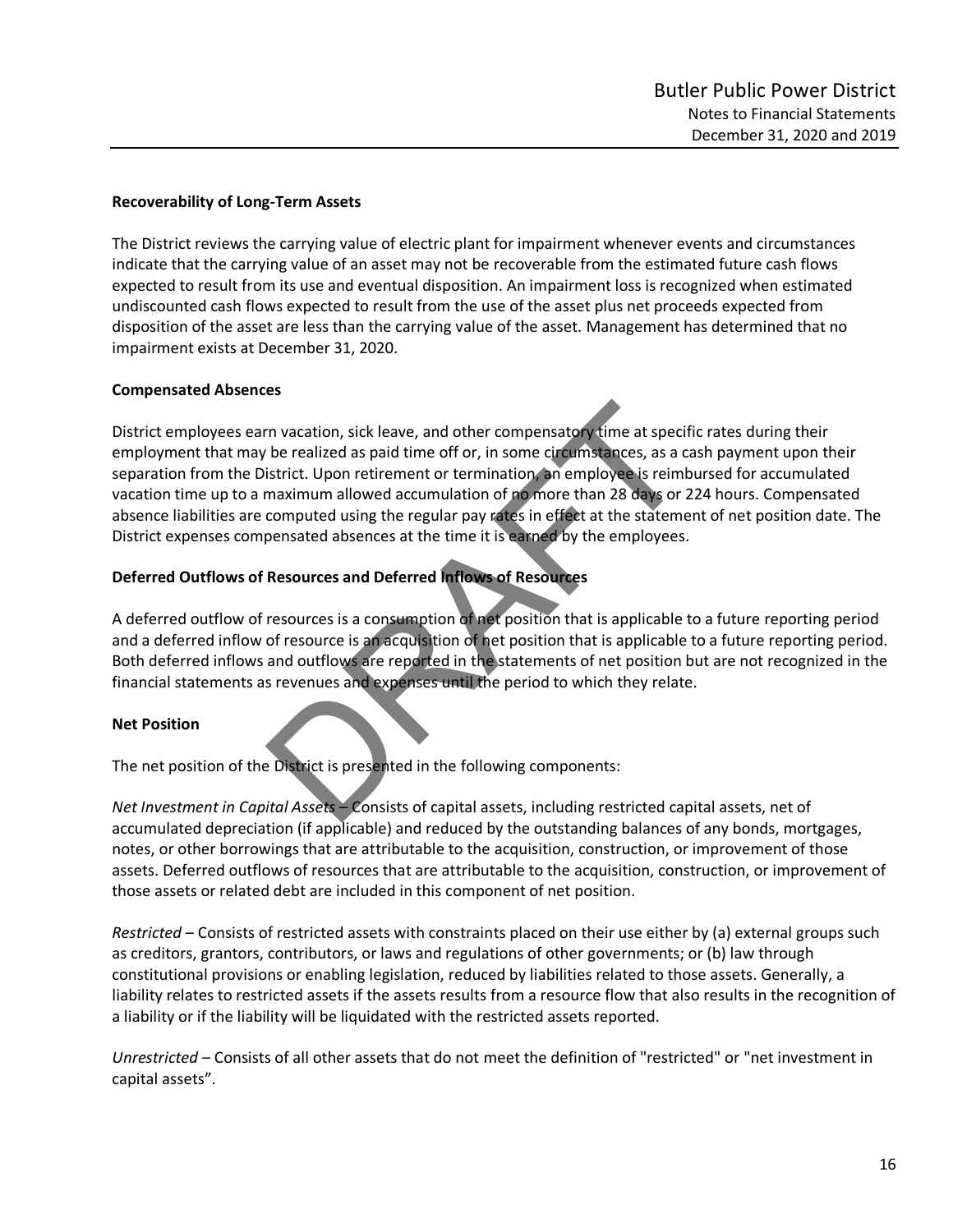It is the District's policy to first use restricted components of net position prior to the use of unrestricted components of net position when an expense is incurred for purposes for which both restricted and unrestricted components of net position are available.

### **Revenue and Expense Recognition**

Electric energy revenues and purchased power costs are recorded in the period in which services are rendered. Revenues and expenses related to providing electric energy services as part of the District's ongoing operations are classified as operating. All other revenues and expenses are classified as nonoperating and reported as nonoperating income in the statements of revenues, expenses, and changes in net position.

The District is required under the Revenue Bond Resolution to charge rates for electric services so that revenues will be at least sufficient to pay operating expenses, aggregate debt service on the revenues bonds, amounts to be paid into the debt reserve fund, and all other charges or liens payable out of revenues.

## **Operating Revenues and Expenses**

The District's statements of revenues, expenses, and changes in net position distinguish between operating and nonoperating revenues and expenses. Operating revenues result from exchange transactions associated with providing electric services to customers, the District's principal activity. Operating expenses include the cost of purchased power, depreciation, and all other expenses in providing electric services to customers. Revenues and expenses not meeting the criteria as operating are reported as nonoperating revenues. If the Revenue Bond Resolution to charge rates for elected to the reserve fund, and all other charges or liens payable out of reversion from the reserve fund, and all other charges or liens payable out of revalues and expe

### **Sales Taxes**

The District has customers in Nebraska and in municipalities in which those governmental units impose a sales tax on certain sales. The District collects those sales taxes from its customers and remits the entire amount to the various governmental units. The District's accounting policy is to exclude the tax collected and remitted from revenue and cost of revenue.

### **Business Credit Risk**

The District provides electrical service on account to its members which are located in several counties in eastern Nebraska.

The District maintains its cash accounts in a financial institution located in the area. All funds of the District that are deposited with the financial institution are secured by the Federal Deposit Insurance Corporation (FDIC) or secured with pledged securities unless otherwise approved by the Board of Directors. At times during the years ended December 31, 2020 and 2019, the District's balances exceeded the insurance limit of the FDIC.

### **Income Taxes**

The District as a political subdivision of the state of Nebraska is exempt from federal and state income taxes.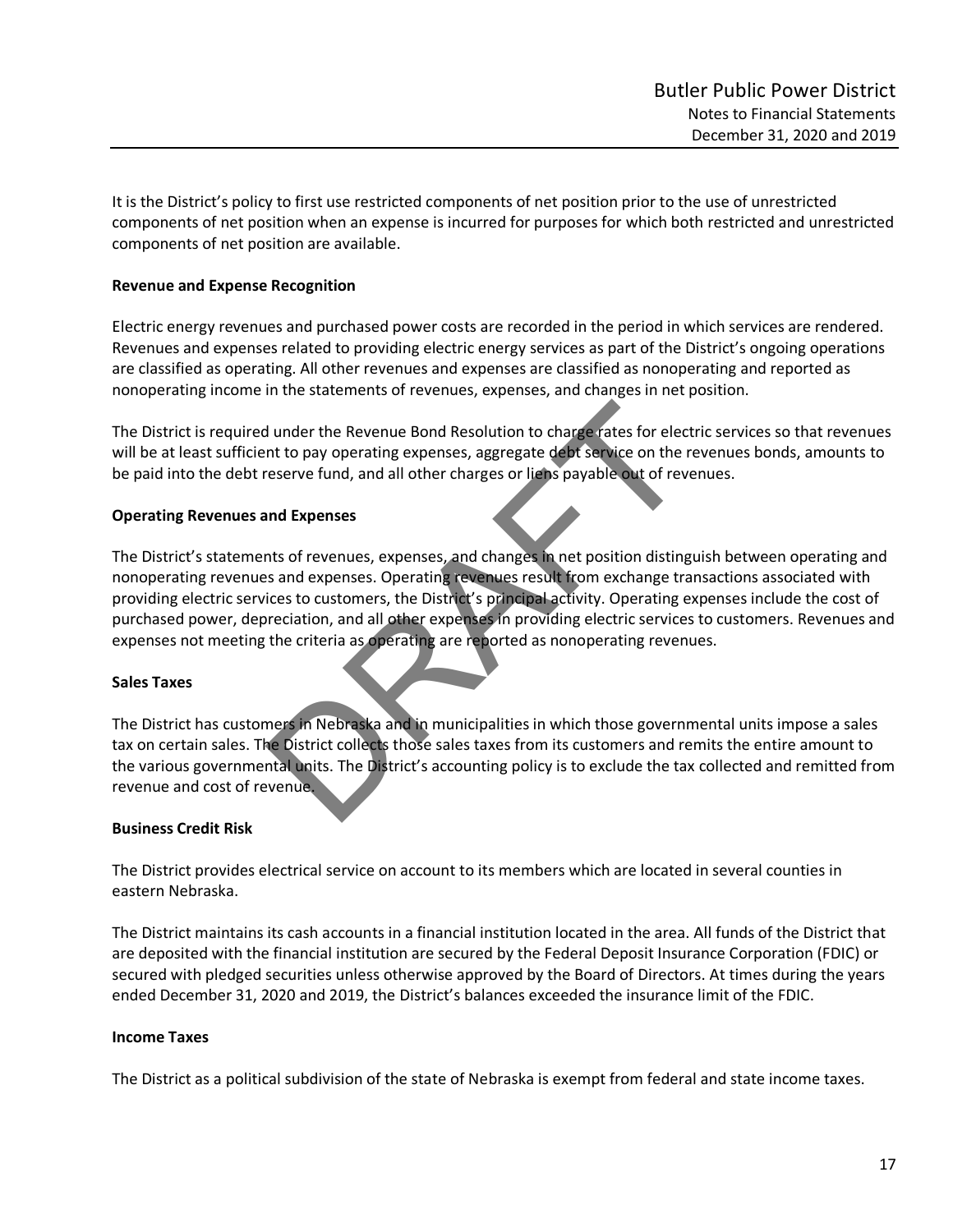#### **Comparative Data and Reclassifications**

Certain reclassifications of amounts previously reported have been made to the accompanying financial statements to maintain consistency between periods presented. The reclassifications had no impact on previously reported net position.

## **Note 2 - Cash and Investments**

#### **Deposits**

#### **Investments**

| State statutes require banks to either give a bond or pledge government securities to the District in the amount<br>of the District's deposits. The statutes allow pledged securities to be reduced by the amount of the deposits                                                                                                                                                                                                          |               |                       |         |                      |
|--------------------------------------------------------------------------------------------------------------------------------------------------------------------------------------------------------------------------------------------------------------------------------------------------------------------------------------------------------------------------------------------------------------------------------------------|---------------|-----------------------|---------|----------------------|
| insured by the FDIC. Cash deposits, primarily interest-bearing, are covered by federal depository insurance or                                                                                                                                                                                                                                                                                                                             |               |                       |         |                      |
| pledged collateral of unregistered U.S. government securities held by various depositories.                                                                                                                                                                                                                                                                                                                                                |               |                       |         |                      |
|                                                                                                                                                                                                                                                                                                                                                                                                                                            |               |                       |         |                      |
| <b>Investments</b>                                                                                                                                                                                                                                                                                                                                                                                                                         |               |                       |         |                      |
| The District may invest in U.S. Government securities and agencies, federal instrumentalities, repurchase<br>agreements, corporate issues, money market mutual funds, interest bearing time deposits or savings accounts,<br>state and/or local government taxable and/or tax-exempt debt and other fixed term investments as designated<br>by state law.<br>As of December 31, 2020 and 2019, the District had the following investments: |               |                       |         |                      |
|                                                                                                                                                                                                                                                                                                                                                                                                                                            |               | Maturities (in Years) |         |                      |
|                                                                                                                                                                                                                                                                                                                                                                                                                                            | Carrying      |                       | Greater | <b>Credit Rating</b> |
|                                                                                                                                                                                                                                                                                                                                                                                                                                            | Value         | Less Than 1           | Than 1  | S&P                  |
| December 31, 2020                                                                                                                                                                                                                                                                                                                                                                                                                          |               |                       |         |                      |
| CFC capital term certificates                                                                                                                                                                                                                                                                                                                                                                                                              | \$<br>320,354 |                       | 320,354 | A                    |
| December 31, 2019                                                                                                                                                                                                                                                                                                                                                                                                                          |               |                       |         |                      |
| CFC capital term certificates                                                                                                                                                                                                                                                                                                                                                                                                              | 320,354       |                       | 320,354 | A                    |

*Interest Rate Risk* – Interest rate risk is the risk that changes in interest rates will adversely affect the fair value of an investment. It is the District's policy to only invest its funds in authorized investments as that term is defined by the laws of the State of Nebraska and as further limited by the District's bond covenants as a means of managing its exposure to fair value losses.

*Credit Risk* – Credit risk is the risk that an issuer or other counterparty to an investment will not fulfill its obligations. It is the District's policy to only invest in highly rated fixed income securities, or fixed income instruments guaranteed as to principal and interest.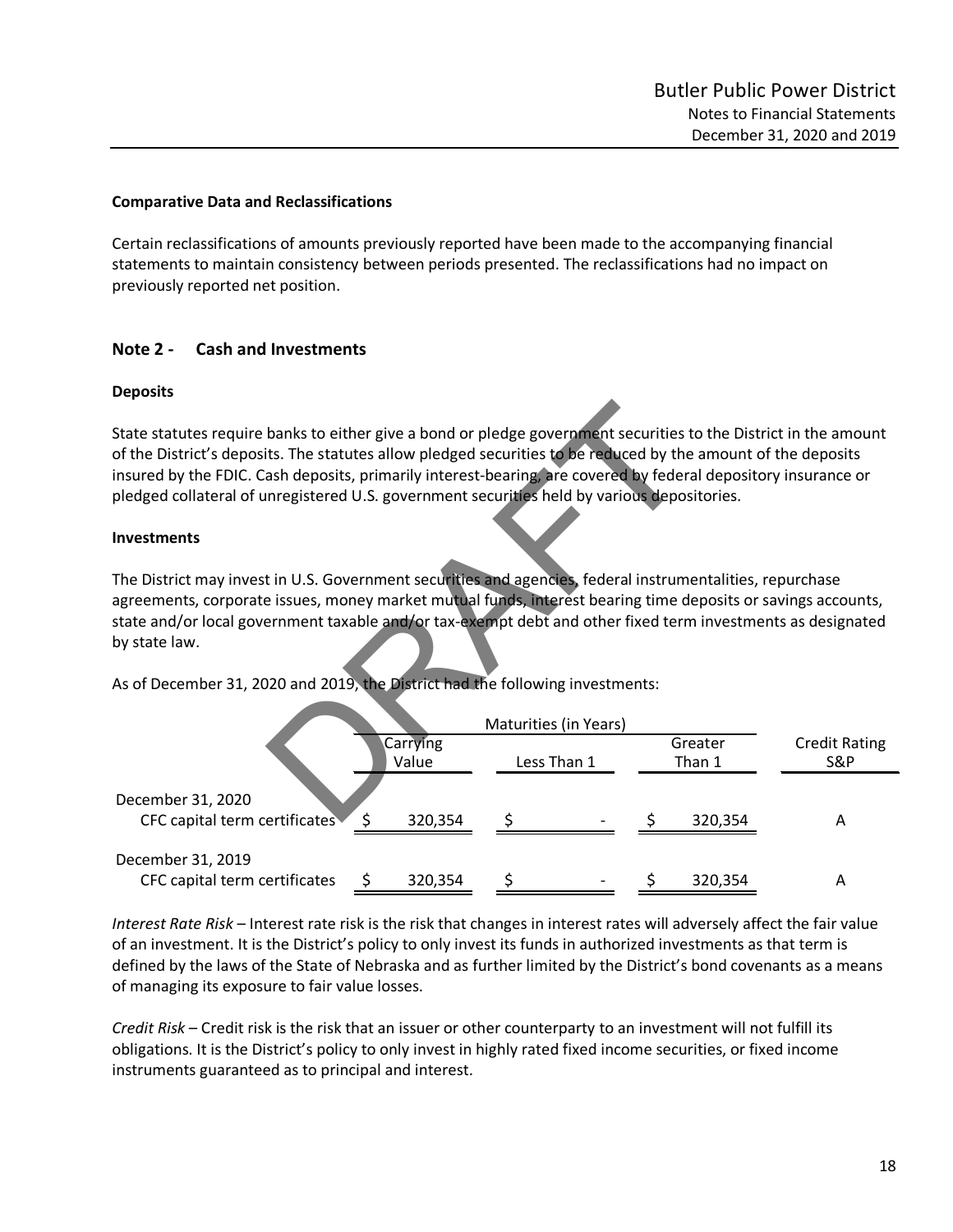*Custodial Credit Risk* – For an investment, custodial credit risk is the risk that, in the event of a failure of the counterparty, the District would not be able to recover the value of its investment securities that are in the possession of an outside party. Investments at December 31, 2020 and 2019, were held in the District's name by the custodial banks, as required by the District's investment policy.

*Concentration of Credit Risk* – Concentration of credit risk is the risk associated with the amount of investments the District has with any one issuer that exceeds 5% or more of its total investments. Investments issued or explicitly guaranteed by the U.S. Government are excluded from this requirement. The District's investment policy places no limit that may be invested at any one issuer. The District's investments in notes issued by CFC totaled \$320,354, or 4.23% and \$320,354, or 5.09%, of total deposits and investments as of December 31, 2020 and 2019, respectively.

| and 2019, respectively.                                                                                                                                  |                                           |    |                                     |
|----------------------------------------------------------------------------------------------------------------------------------------------------------|-------------------------------------------|----|-------------------------------------|
| The carrying values of deposits and investments shown below are included in the statements of net position at<br>December 31, 2020 and 2019, as follows: |                                           |    |                                     |
|                                                                                                                                                          | 2020                                      |    | 2019                                |
| Deposits<br>Checking and savings accounts<br>Certificates of deposit                                                                                     | \$<br>6,009,129<br>1,250,000<br>7,259,129 | \$ | 1,969,751<br>4,000,000<br>5,969,751 |
| Investments                                                                                                                                              | 320,354                                   |    | 320,354                             |
|                                                                                                                                                          | 7,579,483                                 | Ş  | 6,290,105                           |
| The following are included in the statements of net position captions:                                                                                   |                                           |    |                                     |
| <b>Current Assets</b>                                                                                                                                    | 2020                                      |    | 2019                                |
| Cash and cash equivalents<br>Restricted cash<br>Other investments                                                                                        | \$<br>5,454,995<br>554,134<br>1,250,000   | \$ | 1,546,763<br>422,988<br>4,000,000   |
|                                                                                                                                                          | 7,259,129                                 |    | 5,969,751                           |
| <b>Noncurrent Assets</b>                                                                                                                                 |                                           |    |                                     |
| Other investments                                                                                                                                        | 320,354                                   |    | 320,354                             |
|                                                                                                                                                          | 7,579,483                                 |    | 6,290,105                           |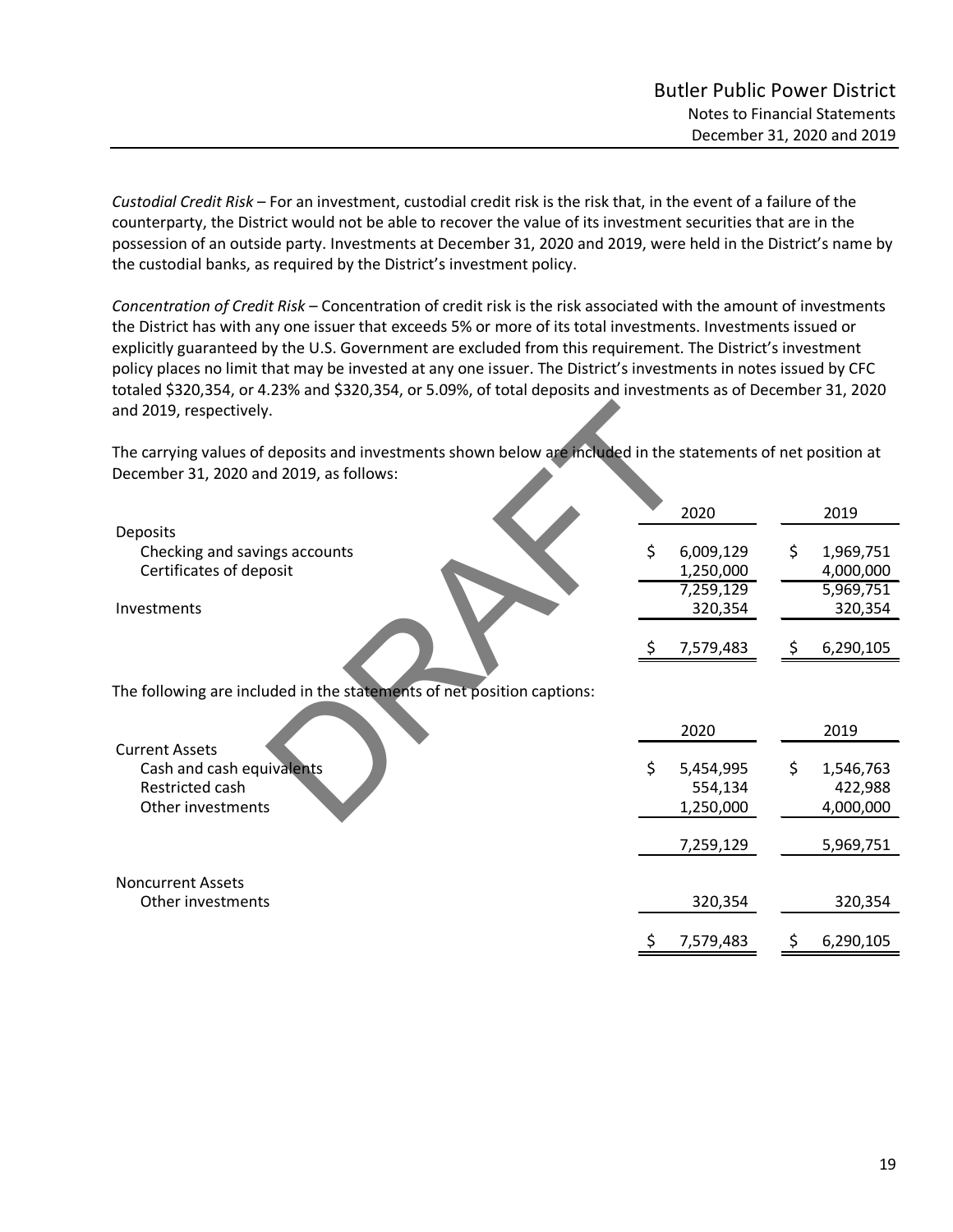## **Note 3 - Investments in Associated Companies**

|                                                                                                                    | 2020          |    | 2019    |
|--------------------------------------------------------------------------------------------------------------------|---------------|----|---------|
| Patronage capital credits                                                                                          |               |    |         |
| Nebraska Electric Generation and Transmission Cooperative, Inc.                                                    | \$<br>43,317  | \$ | 43,317  |
| Nebraska Rural TV                                                                                                  | 331,264       |    | 349,028 |
| Federated Rural Electric Insurance Corporation                                                                     | 122,816       |    | 116,453 |
| Southeastern Data Cooperative                                                                                      | 50,283        |    | 47,711  |
| National Rural Telecommunications Cooperative                                                                      | 19,238        |    | 19,238  |
| National Rural Utilities Cooperative Finance Corporation (CFC)                                                     | 6,365         |    | 6,365   |
| <b>National Information Solutions Cooperative</b>                                                                  | 6,221         |    | 6,711   |
| <b>Rural Electric Supply Cooperative</b>                                                                           | 945           |    | 1,827   |
| <b>Frontier Corporation</b>                                                                                        | 916           |    | 916     |
| Other patronage investments                                                                                        | 3,299         |    | 3,299   |
| Total investments in associated companies                                                                          | 584,664       |    | 594,865 |
| <b>Costs Recoverable from Future Billings</b><br>Note 4 -                                                          | 2020          |    | 2019    |
|                                                                                                                    |               |    |         |
| <b>NRECA RS Plan Prepayment</b>                                                                                    | \$<br>240,446 | \$ | 343,494 |
| NRECA RS Plan Voluntary Contribution Acceleration Program                                                          | 645,833       |    | 200,000 |
|                                                                                                                    |               |    |         |
| Total costs recoverable from future billings                                                                       | 886,279       | S  | 543,494 |
| During the year ended December 31, 2013, the District made an accelerated funding payment of \$1,030,480           |               |    |         |
| under the National Rural Electric Cooperative Association (NRECA)'s Retirement and Security Plan (RS Plan)         |               |    |         |
| voluntary prepayment option. Participation in the RS prepayment option will reduce the District's RS billing rates |               |    |         |

During the year ended December 31, 2013, the District made an accelerated funding payment of \$1,030,480 under the National Rural Electric Cooperative Association (NRECA)'s Retirement and Security Plan (RS Plan) voluntary prepayment option. Participation in the RS prepayment option will reduce the District's RS billing rates by approximately 25% effective March 1, 2013, lower ongoing contributions, and minimize the likelihood and impact of any future Deficit Reduction Contributions. The prepayment will be amortized over 10 years. Amortization expense for the years ended December 31, 2020 and 2019 was \$103,048.

The District also participated in NRECA's Voluntary Contribution Acceleration Program in order to reduce the benefit funding portion of its billing rate over 10 years by approximately 25%. The District made contributions of \$250,000 during the year ended December 31, 2018 and \$500,000 during the year December 31, 2020. The 2018 prepayment will be amortized over 5 years and the 2020 prepayment will be amortized over 8 years. Amortization expense for the years ended December 31, 2020 and 2019 was \$54,167 and \$50,000, respectively.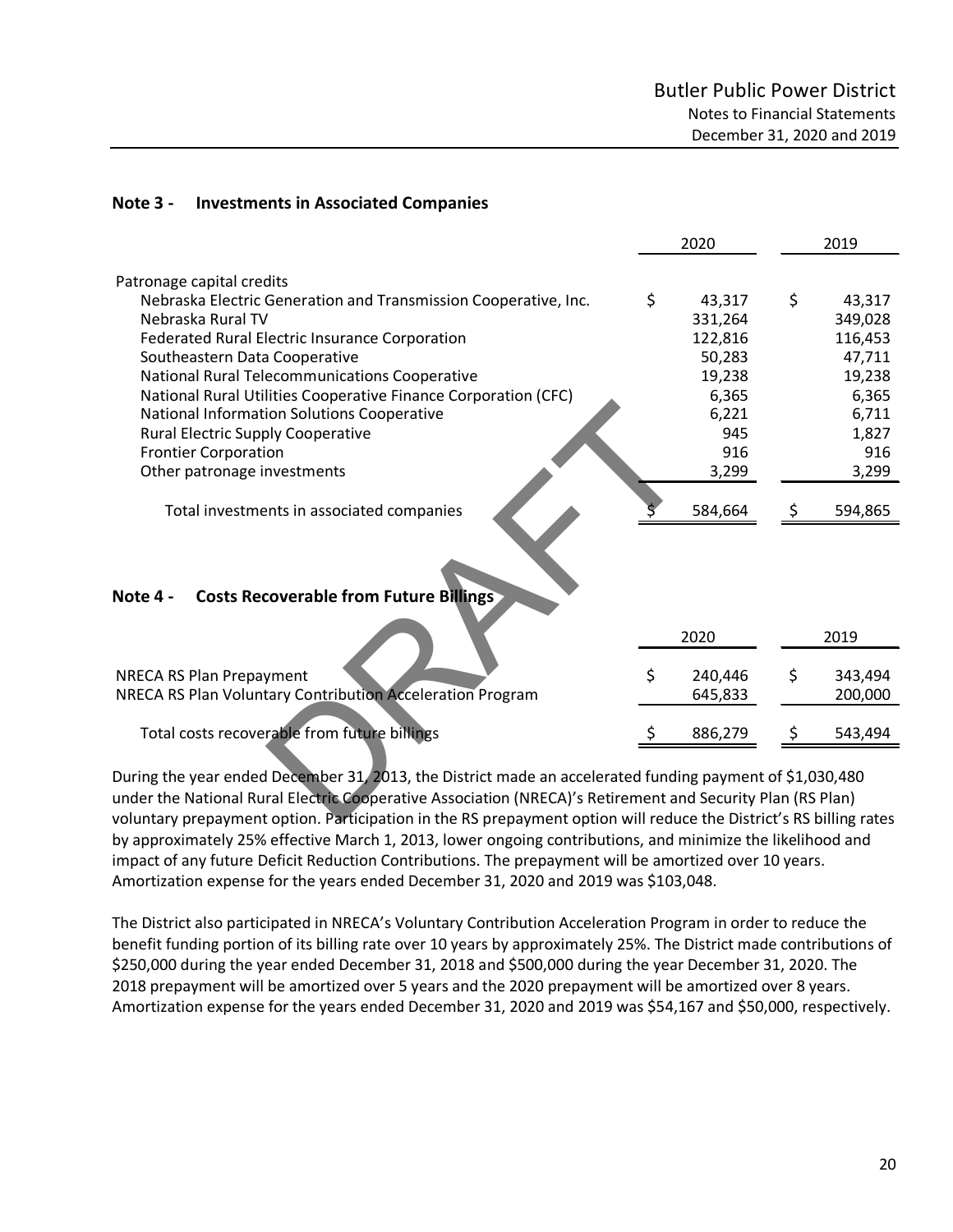# **Note 5 - Capital Assets**

A summary of changes in capital assets for the year ended December 31, 2020 is as follows:

|                                                                                                                                       | Beginning<br><b>Balance</b>                               | Additions                                      | Retirements                                        |                                                        |  |
|---------------------------------------------------------------------------------------------------------------------------------------|-----------------------------------------------------------|------------------------------------------------|----------------------------------------------------|--------------------------------------------------------|--|
| Nondepreciable Electric Plant<br>Land<br>Construction work in progress<br>Intangible Plant                                            | \$<br>82,135<br>1,789,665<br>1,320                        | \$<br>2,821,219                                | \$<br>(4, 289, 528)                                | \$<br>82,135<br>321,356<br>1,320                       |  |
| Total nondepreciable<br>electric plant                                                                                                | 1,873,120                                                 | 2,821,219                                      | (4, 289, 528)                                      | 404,811                                                |  |
| Depreciable Electric Plant<br><b>Transmission plant</b><br>Distribution plant<br>General plant<br>Total depreciable<br>electric plant | 8,722,174<br>40,065,311<br>12,560,822<br>61,348,307       | 1,024,408<br>3,652,069<br>704,158<br>5,380,635 | (59,998)<br>(237, 429)<br>(560, 239)<br>(857, 666) | 9,686,584<br>43,479,951<br>12,704,741<br>65,871,276    |  |
| Less Accumulated Depreciation<br>Transmission plant<br>Distribution plant<br>General plant<br>Retirement work in progress             | (3, 354, 320)<br>(12, 673, 805)<br>5,058,267<br>9,735,266 | (242, 284)<br>(1,025,882)<br>(540, 493)        | 39,410<br>550,460<br>351,089                       | (3,596,604)<br>(13,660,277)<br>5,068,234<br>10,086,355 |  |
| <b>Total accumulated</b><br>depreciation<br>Capital assets, net                                                                       | (1, 234, 592)<br>61,986,835                               | (1,808,659)<br>6,393,195<br>S.                 | 940,959<br>(4,206,235)<br>-\$                      | (2, 102, 292)<br>64,173,795<br>\$.                     |  |
|                                                                                                                                       |                                                           |                                                |                                                    |                                                        |  |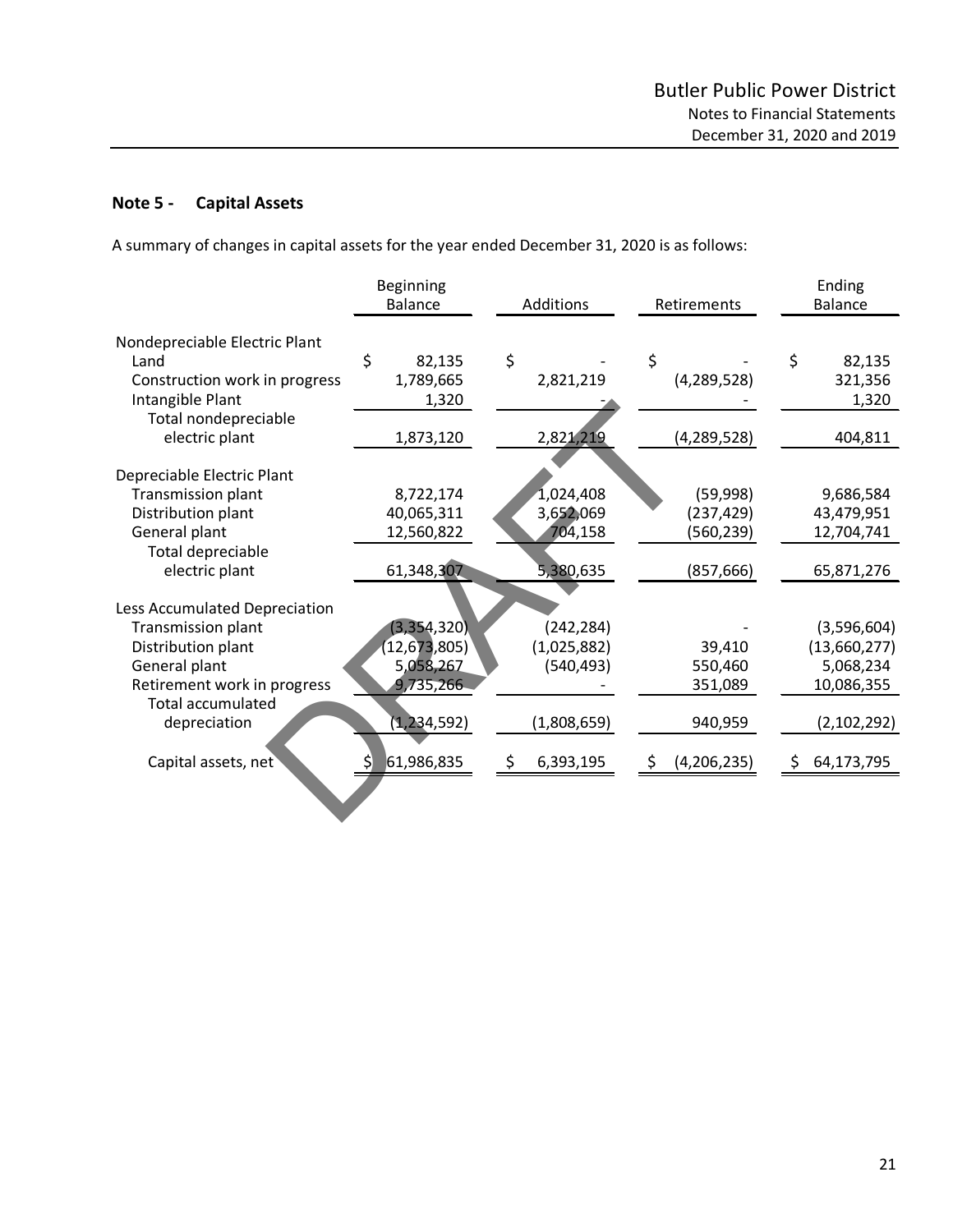\$ 1,808,659 \$ 1,693,526

|                                                                                                                                | Beginning<br><b>Balance</b>                               | Additions                                   | Retirements                                          | Ending<br><b>Balance</b>                                |
|--------------------------------------------------------------------------------------------------------------------------------|-----------------------------------------------------------|---------------------------------------------|------------------------------------------------------|---------------------------------------------------------|
|                                                                                                                                |                                                           |                                             |                                                      |                                                         |
| Nondepreciable Electric Plant<br>Land<br>Construction work in progress<br>Intangible Plant                                     | \$<br>82,135<br>1,136,713<br>1,320                        | \$<br>2,915,589                             | \$<br>(2, 262, 637)                                  | \$<br>82,135<br>1,789,665<br>1,320                      |
| Total nondepreciable<br>electric plant                                                                                         | 1,220,168                                                 | 2,915,589                                   | (2, 262, 637)                                        | 1,873,120                                               |
| Depreciable Electric Plant<br>Transmission plant<br>Distribution plant<br>General plant<br>Total depreciable<br>electric plant | 8,665,701<br>39,210,114<br>12,065,309<br>59,941,124       | 76,591<br>2,398,577<br>593,837<br>3,069,005 | (20, 118)<br>(1,543,380)<br>(98, 324)<br>(1,661,822) | 8,722,174<br>40,065,311<br>12,560,822<br>61,348,307     |
| Less Accumulated Depreciation                                                                                                  |                                                           |                                             |                                                      |                                                         |
| Transmission plant<br>Distribution plant<br>General plant<br>Retirement work in progress<br><b>Total accumulated</b>           | (3, 125, 501)<br>(13, 150, 451)<br>5,445,525<br>9,499,750 | (228, 819)<br>(980, 203)<br>(484,504)       | 1,456,849<br>97,246<br>235,516                       | (3,354,320)<br>(12, 673, 805)<br>5,058,267<br>9,735,266 |
| depreciation                                                                                                                   | (1,330,677)                                               | (1,693,526)                                 | 1,789,611                                            | (1,234,592)                                             |
| Capital assets, net                                                                                                            | 59,830,615                                                | 4,291,068<br>\$                             | (2, 134, 848)<br>\$                                  | 61,986,835<br>\$                                        |
| The provision for depreciation is as follows:                                                                                  |                                                           |                                             | 2020                                                 | 2019                                                    |
| Charged to depreciation expense<br>Charged to clearing accounts                                                                |                                                           |                                             | \$<br>1,571,619<br>237,040                           | \$<br>1,507,485<br>186,041                              |

A summary of changes in capital assets for the year ended December 31, 2019 is as follows: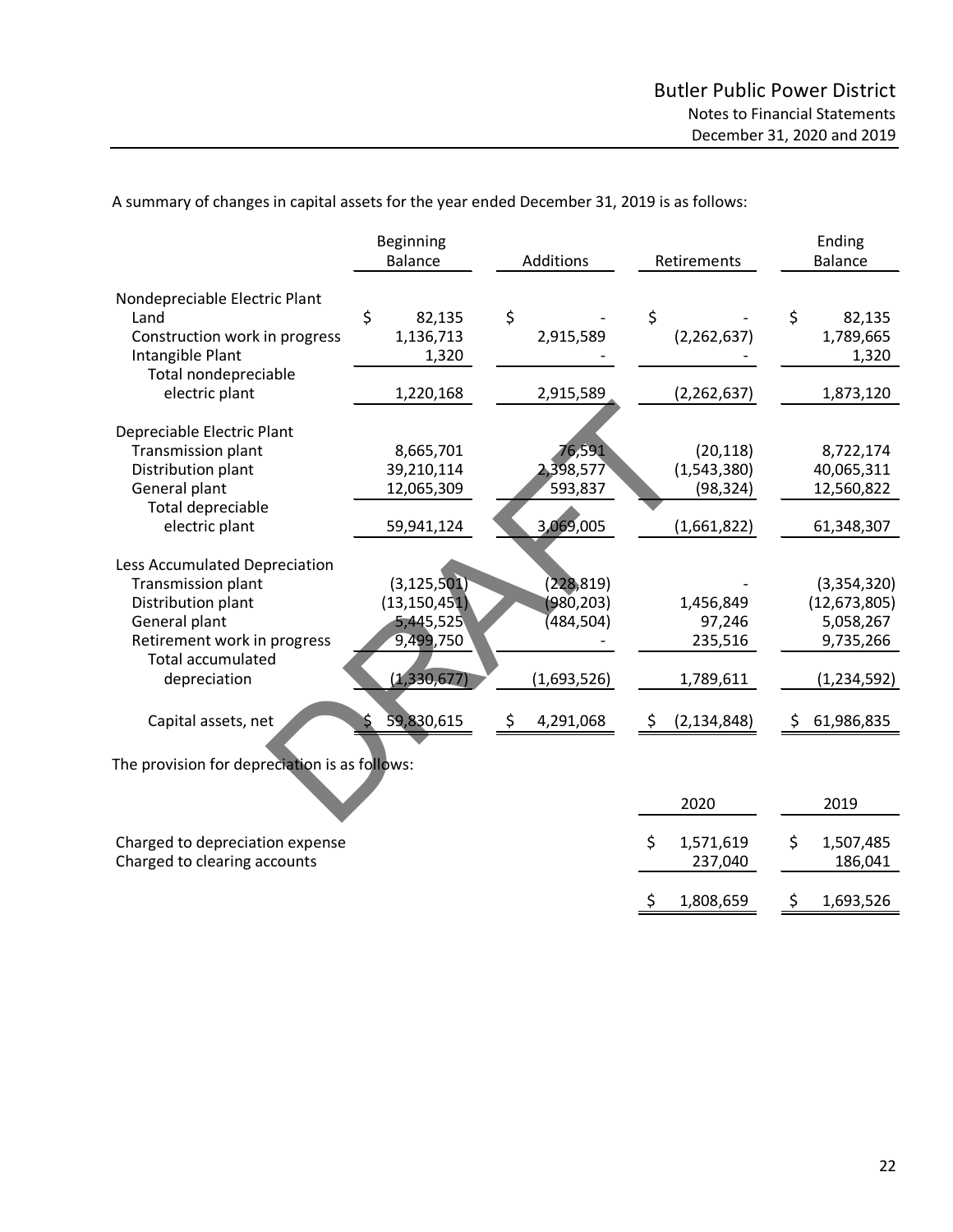## **Note 6 - Long-Term Debt**

A summary of the changes in long-term debt for the year ended December 31, 2020, is as follows:

|                                                                                                 | 2019         |           | Advances  |    | Payments    | 2020                     | Estimated<br><b>Principal Due</b><br>in 2021 |
|-------------------------------------------------------------------------------------------------|--------------|-----------|-----------|----|-------------|--------------------------|----------------------------------------------|
| Electric System Revenue                                                                         |              |           |           |    |             |                          |                                              |
| <b>Refunding Bonds</b>                                                                          |              |           |           |    |             |                          |                                              |
| Series 2014                                                                                     | \$           | 170,000   | \$        | \$ | (170,000)   | \$                       | \$                                           |
| Series 2015A                                                                                    |              | 690,000   |           |    | (125,000)   | 565,000                  | 135,000                                      |
| Series 2015B                                                                                    |              | 1,720,000 |           |    | (1,720,000) |                          |                                              |
| Series 2016A                                                                                    |              | 2,305,000 |           |    | (205,000)   | 2,100,000                | 210,000                                      |
| Series 2016B                                                                                    |              | 4,470,000 |           |    | (220,000)   | 4,250,000                | 225,000                                      |
| Series 2017                                                                                     |              | 1,935,000 |           |    | (215,000)   | 1,720,000                | 215,000                                      |
| Series 2018                                                                                     |              | 405,000   |           |    | (50,000)    | 355,000                  | 45,000                                       |
| Series 2019                                                                                     |              | 1,755,000 |           |    | (20,000)    | 1,735,000                | 185,000                                      |
| Series 2020                                                                                     |              |           | 1,550,000 |    |             | 1,550,000                | 160,000                                      |
|                                                                                                 | \$13,450,000 |           | 1,550,000 |    | (2,725,000) | \$12,275,000             | \$<br>1,175,000                              |
| A summary of the changes in long-term debt for the year ended December 31, 2019, is as follows: |              |           |           |    |             |                          |                                              |
|                                                                                                 |              |           |           |    |             |                          | Estimated<br><b>Principal Due</b>            |
|                                                                                                 | 2018         |           | Advances  |    | Payments    | 2019                     | in 2020                                      |
| Electric System Revenue<br>Refunding Bonds                                                      |              |           |           |    |             |                          |                                              |
| Series 2014                                                                                     | \$           | 2,075,000 | \$        | Ś  | (1,905,000) | \$<br>170,000            | \$<br>170,000                                |
| Series 2015A                                                                                    |              | 810,000   |           |    | (120,000)   | 690,000                  | 125,000                                      |
| $\frac{1}{2}$                                                                                   |              | 277.22    |           |    | $11 - 200$  | $\overline{\phantom{a}}$ | 10000                                        |

|                         | 2018            |    | Advances  | Payments         | 2019          | Estimated<br><b>Principal Due</b><br>in 2020 |
|-------------------------|-----------------|----|-----------|------------------|---------------|----------------------------------------------|
|                         |                 |    |           |                  |               |                                              |
| Electric System Revenue |                 |    |           |                  |               |                                              |
| <b>Refunding Bonds</b>  |                 |    |           |                  |               |                                              |
| Series 2014             | \$<br>2,075,000 | \$ |           | (1,905,000)<br>Ś | \$<br>170,000 | \$<br>170,000                                |
| Series 2015A            | 810,000         |    |           | (120,000)        | 690,000       | 125,000                                      |
| Series 2015B            | 1,875,000       |    |           | (155,000)        | 1,720,000     | 160,000                                      |
| Series 2016A            | 2,505,000       |    |           | (200,000)        | 2,305,000     | 205,000                                      |
| Series 2016B            | 4,690,000       |    |           | (220,000)        | 4,470,000     | 220,000                                      |
| Series 2017             | 2,145,000       |    |           | (210,000)        | 1,935,000     | 215,000                                      |
| Series 2018             | 450,000         |    |           | (45,000)         | 405,000       | 50,000                                       |
| Series 2019             |                 |    | 1,755,000 |                  | 1,755,000     | 20,000                                       |
|                         |                 |    |           |                  |               |                                              |
|                         | \$14,550,000    | Ś  | 1,755,000 | (2,855,000)<br>S | \$13,450,000  | 1,165,000                                    |

Long-term debt is represented by Electric System Revenue Refunding Bonds. All revenues are pledged to secure revenue bonds. Covenant provisions apply to the revenue bonds. The District is in compliance with covenants of the bond issues.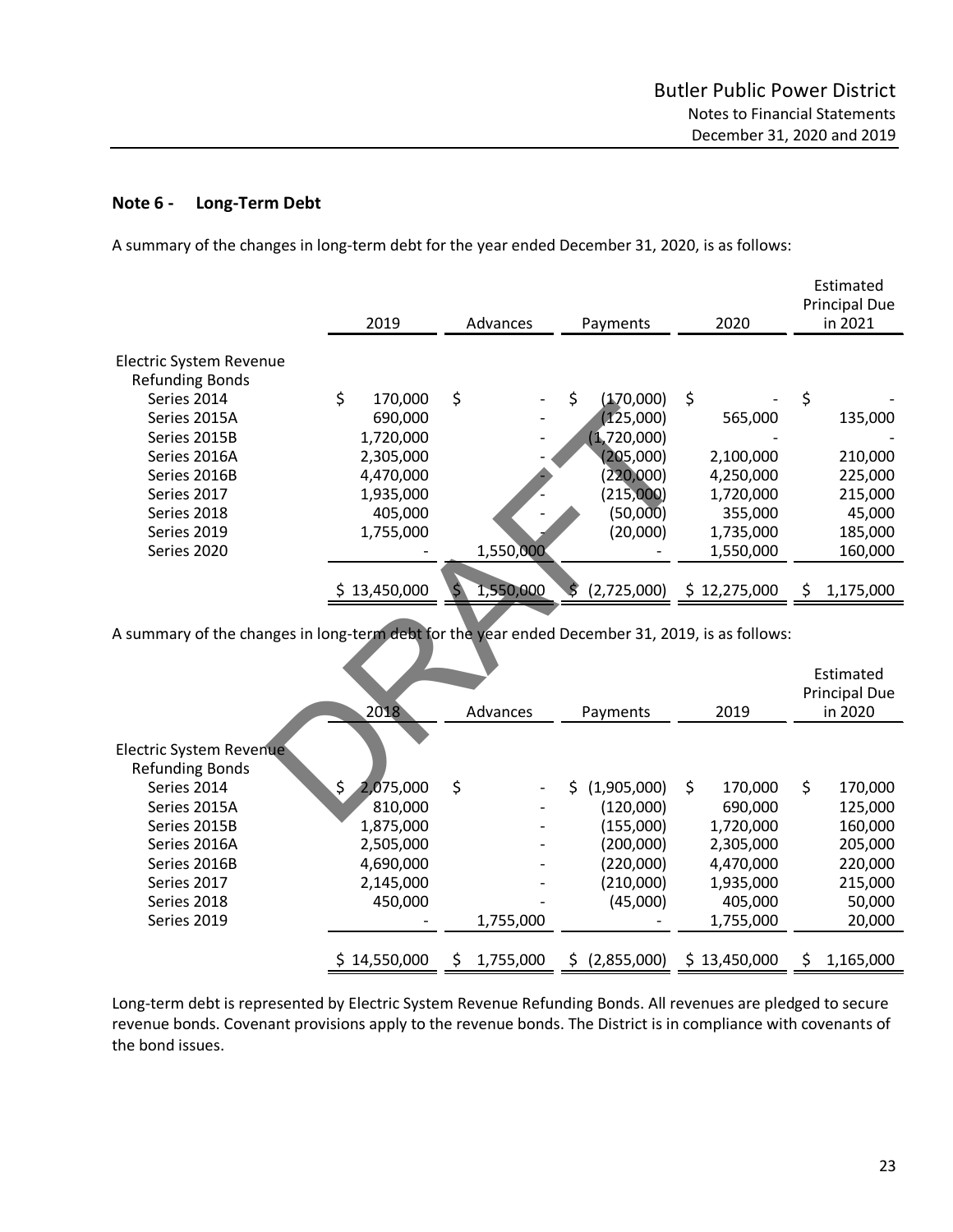Long-term debt as of December 31, 2020 and 2019, is comprised of the following:

|                                                                                                                                                                                                                                           | 2020             | 2019             |
|-------------------------------------------------------------------------------------------------------------------------------------------------------------------------------------------------------------------------------------------|------------------|------------------|
| Electric System Revenue Refunding Bonds<br>Series 2014, due in varying amounts through October 2020;<br>interest payable semiannually on April 15 and October 15,<br>interest rates varying 1.90% as of December 31, 2019                 | \$               | \$<br>170,000    |
| Series 2015A, due in varying amounts through January 2025;<br>interest payable semiannually on January 1 and July 1, interest<br>rates varying from 1.60% to 2.60% as of December 31, 2020<br>depending on length of time to maturity     | 565,000          | 690,000          |
| Series 2015B, refinanced with Seriese 2020 during 2020                                                                                                                                                                                    |                  | 1,720,000        |
| Series 2016A, due in varying amounts through June 2030; interest<br>payable semiannually on June 15 and December 15, interest rates<br>varying from 1.30% to 3.00% as of December 31, 2020 depending<br>on length of time to maturity     | 2,100,000        | 2,305,000        |
| Series 2016B, due in varying amounts through August 2036;<br>interest payable semiannually on February 15 and August 15,<br>interest rates varying from 1.35% to 3.50% as of December 31, 2020<br>depending on length of time to maturity | 4,250,000        | 4,470,000        |
| Series 2017, due in varying amounts through November 2028;<br>interest payable semiannually on May 15 and November 15,<br>interest rates varying from 1.35% to 2.75% as of December 31, 2020<br>depending on length of time to maturity   | 1,720,000        | 1,935,000        |
| Series 2018, due in varying amounts through November 2027;<br>interest payable semiannually on May 15 and November 15,<br>interest rates varying from 2.00% to 3.00% as of December 31, 2020<br>depending on length of time to maturity   | 355,000          | 405,000          |
| Series 2019, due in varying amounts through October 2029;<br>interest payable semiannually on April 15 and October 15,<br>interest rates varying from 1.60% to 2.25% as of December 31, 2020<br>depending on length of time to maturity   | 1,735,000        | 1,755,000        |
| Series 2020, due in varying amounts through June 2029; interest<br>payable semiannually on June 15 and December 15, interest rates<br>varying from 0.75% to 1.45% as of December 31, 2020 depending<br>on length of time to maturity      | 1,550,000        |                  |
| Total                                                                                                                                                                                                                                     | 12,275,000       | 13,450,000       |
| Less current maturities of long-term debt                                                                                                                                                                                                 | (1, 175, 000)    | (1, 165, 000)    |
| Long-term debt, less current maturities                                                                                                                                                                                                   | 11,100,000<br>\$ | \$<br>12,285,000 |
|                                                                                                                                                                                                                                           |                  |                  |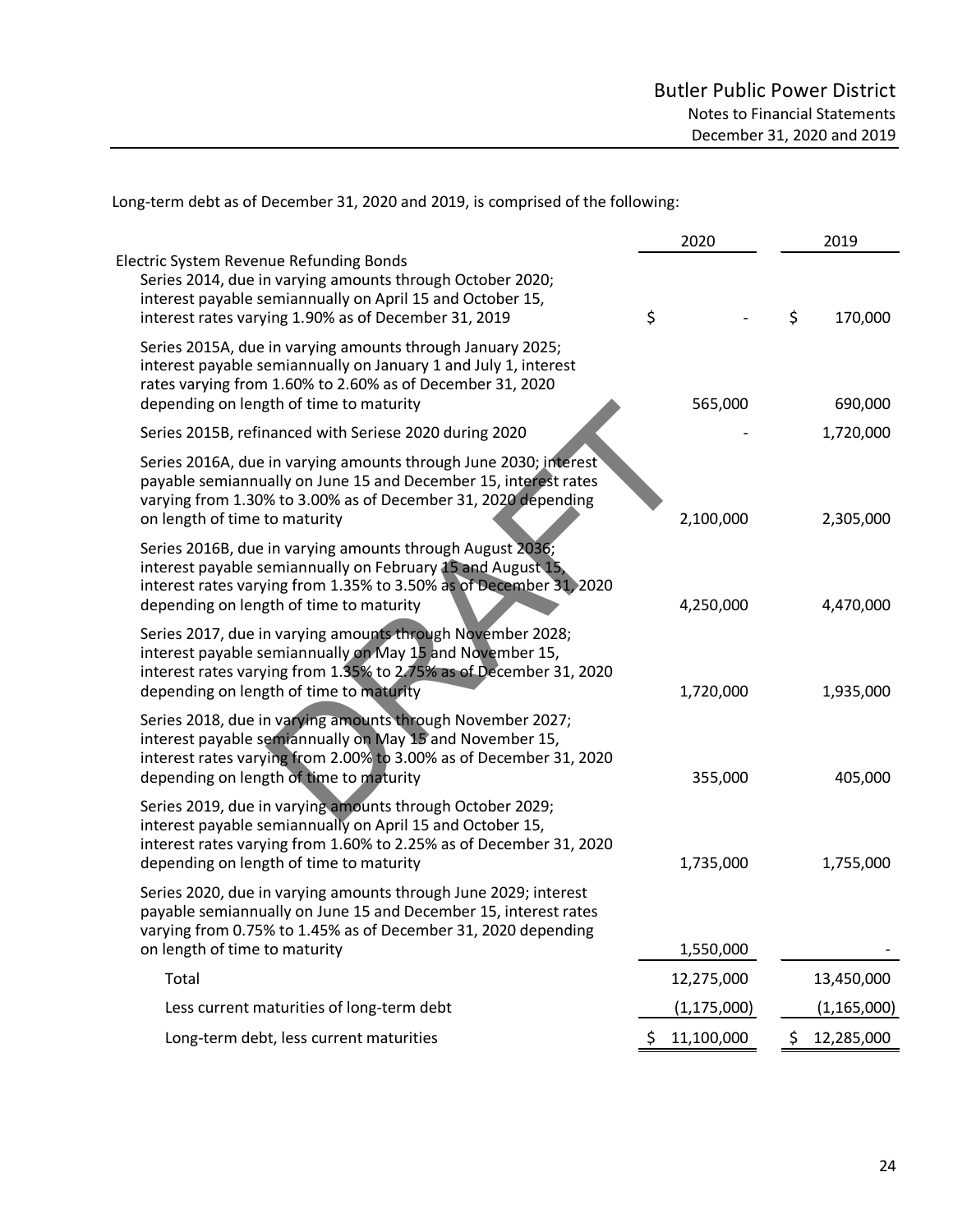It is estimated that principal repayments on the above revenue bonds for the succeeding years will be as follows:

|                                                                                                                                                                                                                                                                               | Revenue Bonds |            |    |          |    |            |
|-------------------------------------------------------------------------------------------------------------------------------------------------------------------------------------------------------------------------------------------------------------------------------|---------------|------------|----|----------|----|------------|
|                                                                                                                                                                                                                                                                               |               | Principal  |    | Interest |    | Total      |
| 2021                                                                                                                                                                                                                                                                          | \$            | 1,175,000  | \$ | 16,980   | \$ | 1,191,980  |
| 2022                                                                                                                                                                                                                                                                          |               | 1,230,000  |    | 19,618   |    | 1,249,618  |
| 2023                                                                                                                                                                                                                                                                          |               | 1,235,000  |    | 21,415   |    | 1,256,415  |
| 2024                                                                                                                                                                                                                                                                          |               | 1,260,000  |    | 23,905   |    | 1,283,905  |
| 2025                                                                                                                                                                                                                                                                          |               | 1,145,000  |    | 22,675   |    | 1,167,675  |
| 2026-2030                                                                                                                                                                                                                                                                     |               | 4,425,000  |    | 103,298  |    | 4,528,298  |
| 2031-2035                                                                                                                                                                                                                                                                     |               | 860,000    |    | 26,095   |    | 886,095    |
| 2036                                                                                                                                                                                                                                                                          |               | 945,000    |    | 33,075   |    | 978,075    |
|                                                                                                                                                                                                                                                                               |               |            |    |          |    |            |
|                                                                                                                                                                                                                                                                               |               | 12,275,000 |    | 267,060  | Ş  | 12,542,060 |
| <b>Line of Credit</b><br><b>Note 7 -</b><br>The District has executed a line of credit agreement with CFC providing the District with short-term loans in the<br>total amount of \$1,500,000 on a revolving basis that is renewable annually. Interest on unpaid principal is |               |            |    |          |    |            |
| payable quarterly at rates established by NRUCFC, which are not to exceed the lowest prime rate as published in                                                                                                                                                               |               |            |    |          |    |            |
| the "Money Rates" column of "The Wall Street Journal" plus 1% per annum (2.45% at December 31, 2020).                                                                                                                                                                         |               |            |    |          |    |            |
| There was no balance outstanding on this line-of-credit for the years ended December 31, 2020 and 2019.                                                                                                                                                                       |               |            |    |          |    |            |
| <b>Other Post-Employment Benefit Obligation</b><br>Note 8 -                                                                                                                                                                                                                   |               |            |    |          |    |            |
|                                                                                                                                                                                                                                                                               |               |            |    |          |    |            |
| For employees of the District hired on or before May 10, 1994, the District will provide the following insurance                                                                                                                                                              |               |            |    |          |    |            |
| coverage for said employees and their eligible dependents upon the employee's retirement. The definition of a                                                                                                                                                                 |               |            |    |          |    |            |
|                                                                                                                                                                                                                                                                               |               |            |    |          |    |            |

## **Note 7 - Line of Credit**

# **Note 8 - Other Post-Employment Benefit Obligation**

For employees of the District hired on or before May 10, 1994, the District will provide the following insurance coverage for said employees and their eligible dependents upon the employee's retirement. The definition of a retired employee shall be an employee who has been a regular full time employee of the District and who retires after 62 years of age or has 30 years of full time employment with the District or whose age plus number of years of service with the District equals 80 or more. There are no assets accumulated in a trust in connection with this plan and no separate financial reporting is done by the plan.

## **Obligations of Plan Members and Sponsoring Organization**

For retired employees under age 65, the District will pay for 2% of the monthly premium cost of the major medical insurance through NRECA for each year of service of the employee, up to a maximum of 90%. The retired employee will pay for the remaining premium amount. For retired employees over the age of 65, the District will deposit an amount equal to 2% of an amount approved by the Board of Directors, for each year of service of the employee, up to a maximum of 90%, into a Retiree HRA account. This amount can be used by the retired employee towards the purchase of a Medicare supplement and drug plan of their choice.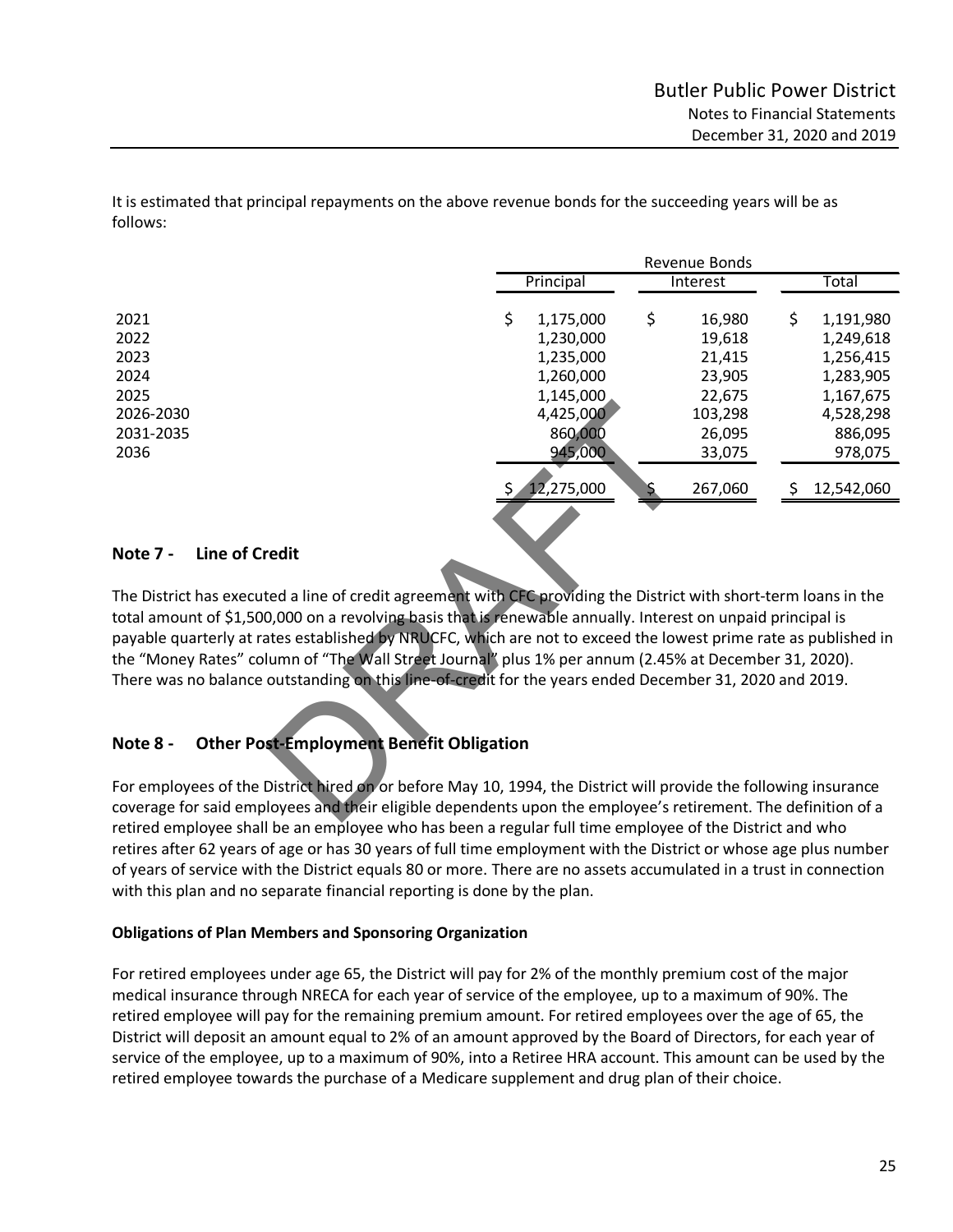## **Funding Policy**

The District has elected to fund the plan on a pay-as-you-go method.

#### **Employees Covered by Benefit Terms**

As of January 1, 2020, the following employees were covered by the benefit terms:

| Active employees                                                            | 3     |
|-----------------------------------------------------------------------------|-------|
| Beneficiaris of active employees                                            | 3     |
| Inactive employees or beneficiearies receiving                              |       |
| benefit payments                                                            | 15    |
|                                                                             |       |
|                                                                             | 21    |
|                                                                             |       |
| ity                                                                         |       |
|                                                                             |       |
|                                                                             |       |
| I OPEB liability was measured as of December 31, 2020 and was determine     |       |
| ).                                                                          |       |
|                                                                             |       |
| ibility in the January 1, 2020 valuation was determined using the following |       |
| ods included in the measurement, unless otherwise specified:                |       |
|                                                                             |       |
| <b>Discount Rate</b>                                                        | 3.25% |
|                                                                             |       |
| <b>Healthcare Cost Trend Rate</b>                                           | 4.25% |
|                                                                             |       |

## **Total OPEB Liability**

The District's total OPEB liability was measured as of December 31, 2020 and was determined by a valuation as of January 1, 2020.

#### **Assumptions**

The total OPEB liability in the January 1, 2020 valuation was determined using the following assumptions, applied to all periods included in the measurement, unless otherwise specified:

| Discount Rate                     | 3.25% |
|-----------------------------------|-------|
| <b>Healthcare Cost Trend Rate</b> | 4.25% |

### **Discount Rate**

The discount rate used to measure the total OPEB liability was 3.25%, which is determined by taking any rate within a range of 52 basis points of the average for the FTSE Pension Liability Index and Moody's Long-Term Corporate Bond Yield.

### **Mortality Rates**

The mortality rates used to measure the total OPEB liability reflect the adoption of the Social Security Administration period life table.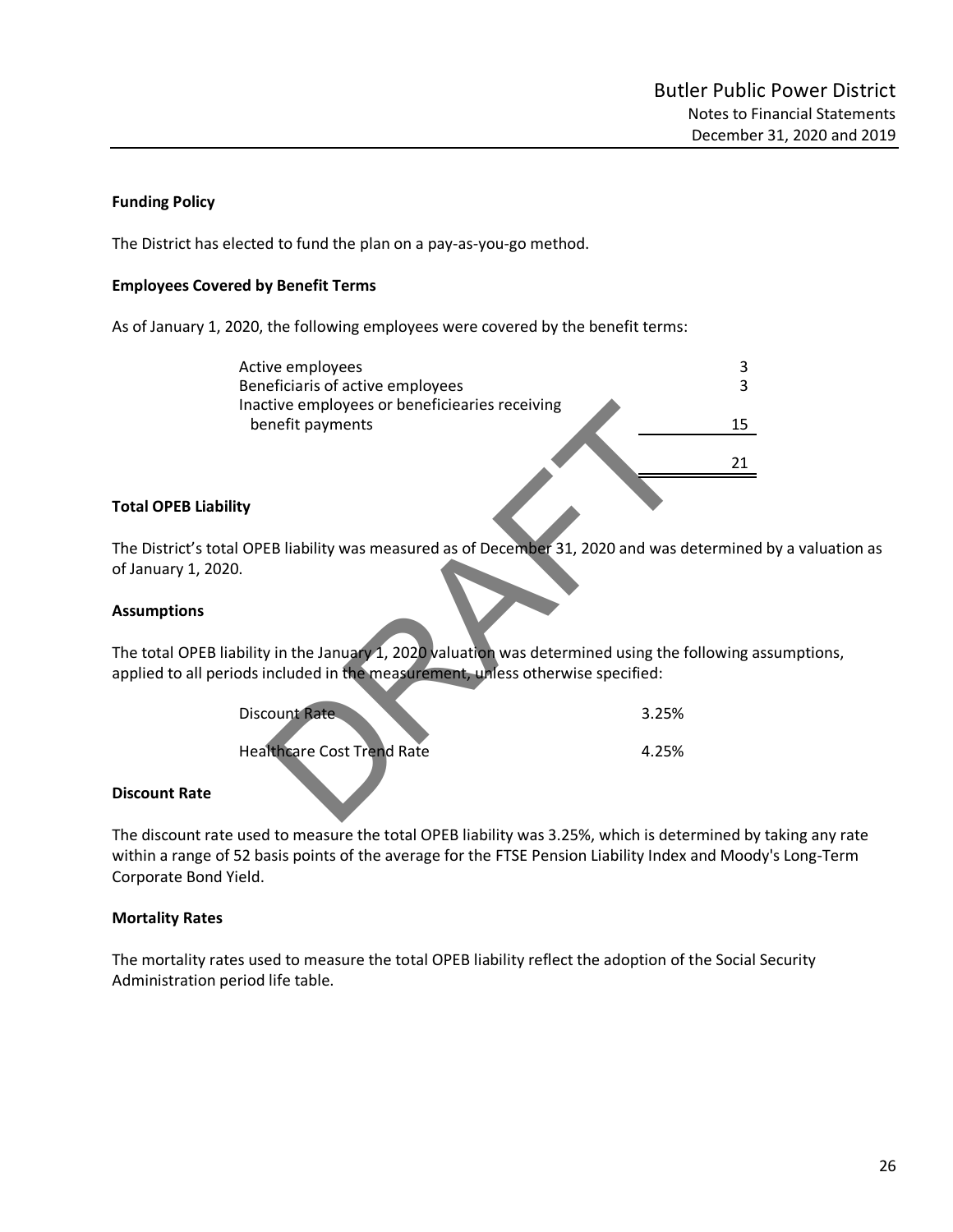#### **Changes in the Total OPEB Liability**

|                                                                                                              | 2020                |   | 2019                |
|--------------------------------------------------------------------------------------------------------------|---------------------|---|---------------------|
| OPEB liability, beginning of year                                                                            | 1,385,457           | S | 1,389,911           |
| Changes for the year<br>Service and interest cost<br>Changes in assumptions and differences between expected | 16,856              |   | 39,565              |
| and actual experiences<br>Benefit payments                                                                   | 61,508<br>(50, 417) |   | (4,068)<br>(39,951) |
| OPEB liability, end of year                                                                                  | 1,413,404           |   | 1,385,457           |
|                                                                                                              |                     |   |                     |

## **Sensitivity of the Total OPEB Liability to Changes in the Discount Rate**

| OPEB liability, end of year                                                                                                                                                                                                                | 1,413,404                | 1,385,457<br>Ş.        |
|--------------------------------------------------------------------------------------------------------------------------------------------------------------------------------------------------------------------------------------------|--------------------------|------------------------|
| Sensitivity of the Total OPEB Liability to Changes in the Discount Rate                                                                                                                                                                    |                          |                        |
| The following presents the total OPEB liability of the District, calculated using the discount rate of 3.25%, as well<br>as what the District's total OPEB liability would be if it were calculated using a discount rate that is 1% lower |                          |                        |
| 2.25%) or 1% higher (4.25%) than the current discount rate.                                                                                                                                                                                |                          |                        |
| <b>1% Decrease</b><br>(2.25%)                                                                                                                                                                                                              | Discount Rate<br>(3.25%) | 1% Increase<br>(4.25%) |
| <b>OPEB liability</b><br>1,591,854                                                                                                                                                                                                         | 1,413,404                | 1,263,229<br>Ś         |
| Sensitivity of the Total OPEB Liability to Changes in the Healthcare Cost Trend Rates                                                                                                                                                      |                          |                        |
| The following presents the total OPEB liability of the District, calculated using the healthcare cost trend rates of                                                                                                                       |                          |                        |
| 1.25%, as well as what the District's total OPEB liability would be it were calculated using healthcare cost trend<br>ates that are 1% lower (3.25%) or 1% higher (5.25%) than the current healthcare cost trend rates.                    |                          |                        |
|                                                                                                                                                                                                                                            | Hoalthcare               |                        |

### **Sensitivity of the Total OPEB Liability to Changes in the Healthcare Cost Trend Rates**

|                | Healthcare<br>Cost Trend |                        |  |                  |  |                        |  |
|----------------|--------------------------|------------------------|--|------------------|--|------------------------|--|
|                |                          | 1% Decrease<br>(3.25%) |  | Rates<br>(4.25%) |  | 1% Increase<br>(5.25%) |  |
| OPEB liability |                          | 1,275,463              |  | 1,413,404        |  | 1,573,070              |  |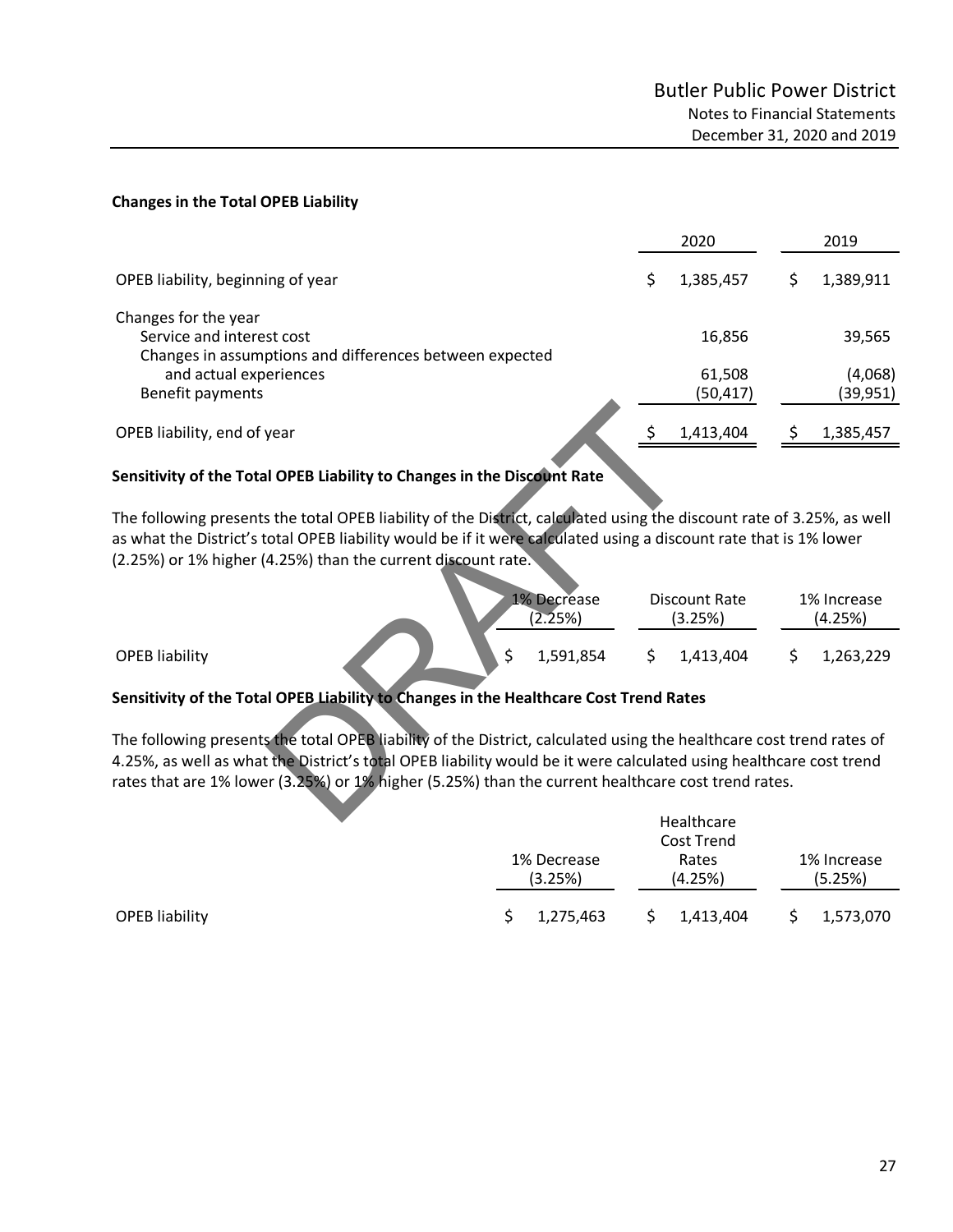### **OPEB Expense and Deferred Inflows of Resources Related to OPEB**

For the year ended December 31, 2020, the District recognized OPEB expense of \$86,148. At December 31, 2020, the District reported deferred outflows and deferred inflows of resources related to OPEB from the following resources:

|                                                                                                                                     | Deferred<br>Outflows of<br>Resources |                                                           | Deferred<br>Inflows of<br>Resources |
|-------------------------------------------------------------------------------------------------------------------------------------|--------------------------------------|-----------------------------------------------------------|-------------------------------------|
| Changes in assumptions and differences between expected<br>and actual experiences                                                   | \$                                   | 1,312,428                                                 | \$<br>3,865                         |
| The amount reported as deferred outflows and inflows of resources related to OPEB will be recognized as OPEB<br>expense as follows: |                                      |                                                           |                                     |
| Years Ending December 31,                                                                                                           |                                      |                                                           |                                     |
| 2021<br>2022<br>2023<br>2024<br>2025<br>Thereafter                                                                                  | \$                                   | 72,529<br>72,529<br>72,529<br>72,529<br>72,529<br>945,918 |                                     |
| <b>Pension Plan</b><br>Note 9 -                                                                                                     |                                      | 1,308,563                                                 |                                     |
| <b>Defined Benefit Pension Plan</b>                                                                                                 |                                      |                                                           |                                     |

#### **Note 9 - Pension Plan**

### **Defined Benefit Pension Plan**

The District participates in the RS Plan sponsored and administered by NRECA. The RS Plan is a cost-sharing defined benefit pension plan that has the characteristics described in paragraph 2 of GASB Statement No. 78. The RS Plan is intended to be qualified under Section 401 and tax-exempt under Section 501(a) of the Internal Revenue Code. The plan is a multiemployer plan under accounting standards. The plan sponsor's Employer Identification Number is 53-0116145 and the Plan Number is 333.

The RS Plan must file annual reports with the U.S. Department of Labor (Form 5500) that include a copy of the RS Plan annual financial statements. An electronic copy of the Form 5500, and the plan's annual financial statements, can be obtained by going to www.efast.dol.gov and using the search tool (EIN: 530116145; PIN: 333). Copies of the RS Plan's annual financial statements are also available to District representatives by calling NRECA's Member Contact Center at 1-866-673-2299.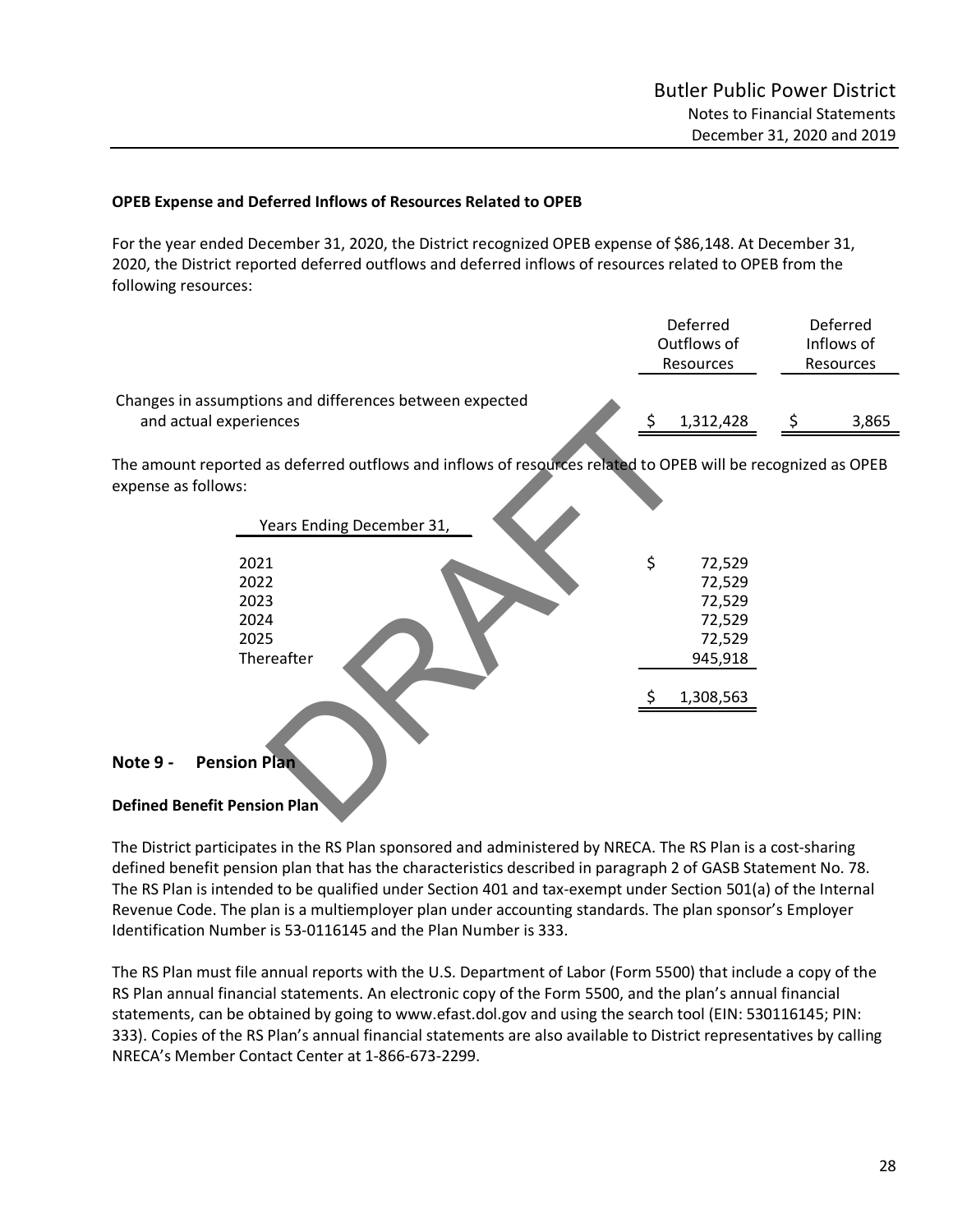A unique characteristic of a multiemployer plan compared to a single employer plan is that all plan assets are available to pay benefits of any plan participant. Separate asset accounts are not maintained for participating employers. This means that assets contributed by one employer may be used to provide benefits to employees of other participating employers. The District's contributions to the plan in 2020 and 2019 represent less than 5% of the total contributions made to the plan by all participating employers.

In 2013, the District made an accelerated funding payment of \$1,030,480 under NRECA's Retirement and Security (RS) Plan voluntary prepayment option. Participation in the RS prepayment option will reduce the District's RS billing rates by approximately 25% effective March 1, 2013, lower ongoing contributions and minimize the likelihood and impact of any future Deficit Reduction Contributions. The prepayment is included in costs recoverable from future billings and will be amortized over 10 years.

The District also participated in NRECA's Voluntary Contribution Acceleration Program in order to reduce the benefit funding portion of its billing rate over 10 years by approximately 25%. The District made contributions of \$250,000 during the year ended December 31, 2018 and \$500,000 during the year December 31, 2020. The 2018 prepayment will be amortized over 5 years and the 2020 prepayment will be amortized over 8 years. The balance is included in costs recoverable from future billings.

For the RS Plan, a "zone status" determination is not required, and therefore not determined, under the Pension Protection Act (PPA) of 2006. In addition, the accumulated benefit obligations and plan assets are not determined or allocated separately by individual employer. In total, the Retirement Security Plan was over the 80 percent required funding threshold on January 1, 2020 and 2019 based on the PPA funding target and PPA actuarial value of assets on those dates. Because the provisions of the PPA do not apply to the RS Plan, funding improvement plans and surcharges are not applicable. Future contribution requirements are determined each year as part of the actuarial valuation of the plan and may change as a result of plan experience. n future billings and will be amortized over 10 years.<br>
sipated in NRECA's Voluntary Contribution Acceleration Progr<br>
n of its billing rate over 10 years by approximately 25%. The I<br>
ear ended December 31, 2018 and \$500,00

At December 31, 2020, the District has 24 employees covered under the RS Plan. The RS Plan is a defined benefit pension plan. The District may amend certain terms of the plan, including benefit levels provided for each year of service, normal retirement age, cost-of-living (COLA) adjustments to retiree annuity payments, eligibility for participation, and required employee contributions to the plan. Other plan terms, such as vesting periods, forms of payment, and factors used to reduce benefits for early retirement and conversion of benefits to optional forms of payment, are governed at the overall plan level and cannot be adjusted by individual employers (such provisions require approval by the NRECA board of directors). Each employer elects to participate in the plan.

The total annual contribution is determined actuarially to be sufficient in funding the benefits of the RS Plan as a level percentage of covered payroll over the average expected remaining working lifetime of its participants. The amount is determined annually. This total annual contribution is allocated based on each employer's RS Plan provisions and participant demographics (in particular, the average age of participants and each participant's pay level).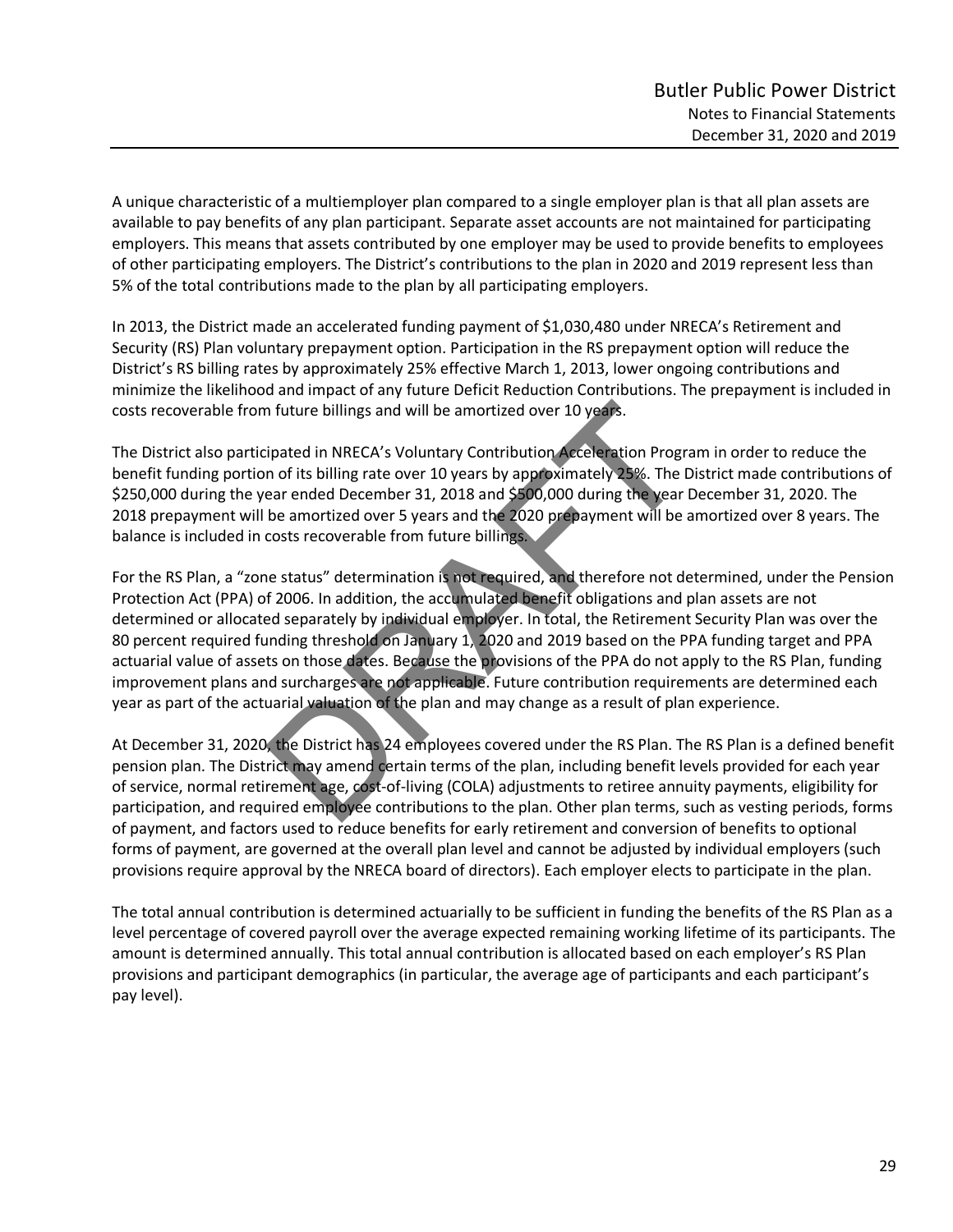The District must contribute annually in accordance with the terms of the RS Plan. The District may amend certain benefit provisions, changing the corresponding contribution level after the effective date of the amendment. The required contribution rate of the employer and employee is 17.30% and 0%, respectively. The District made normal contributions to the plan of approximately \$301,000 in 2020 and \$315,000 in 2019. The RS Plan must meet minimum funding requirements under ERISA, as determined by Internal Revenue Service regulations. The District can choose to withdraw from the RS Plan, subject to plan provisions that require the District to fully fund its share of RS Plan liabilities before withdrawing.

## **Defined Contribution Plan**

The District participates in the NRECA 401(k) savings plan, which covers substantially all full-time employees with one year of service. The District contributes 3% for an employee who contributes no less than 3% of the employee's bas pay. The contributions by the District were approximately \$53,600 and \$55,200 for the years ended December 31, 2020 and 2019, respectively. In the NRECA 401(k) savings plan, which covers substantial<br>the contributions by the District were approximately \$53,600<br>2020 and 2019, respectively.<br>2020 and 2019, respectively.<br>**nent**<br>ted under a long-term wholesale power

## **Note 10 - Commitment**

## **Wholesale Power Agreement**

The District is committed under a long-term wholesale power agreement whereby it is to purchase its electric power and energy requirements from Nebraska Electric Generation and Transmission Cooperative, Inc., until January 1, 2036. The rates paid are subject to periodic review.

# **Note 11 - Related Party Transactions**

The District is a member of and purchases its wholesale power from Nebraska Electric Generation and Transmission Cooperative, Inc. Following is a summary of material transactions with Nebraska Electric Generation and Transmission Cooperative, Inc. for the years ended December 31, 2020 and 2019.

|                                                  | 2020         |   | 2019         |
|--------------------------------------------------|--------------|---|--------------|
| Purchase of wholesale power                      | \$11,534,215 |   | \$11,415,551 |
| Accumulated capital credits                      | 43,317       |   | 43,317       |
| Due to Nebraska Electric G & T Cooperative, Inc. | \$1,786,963  | S | 965,730      |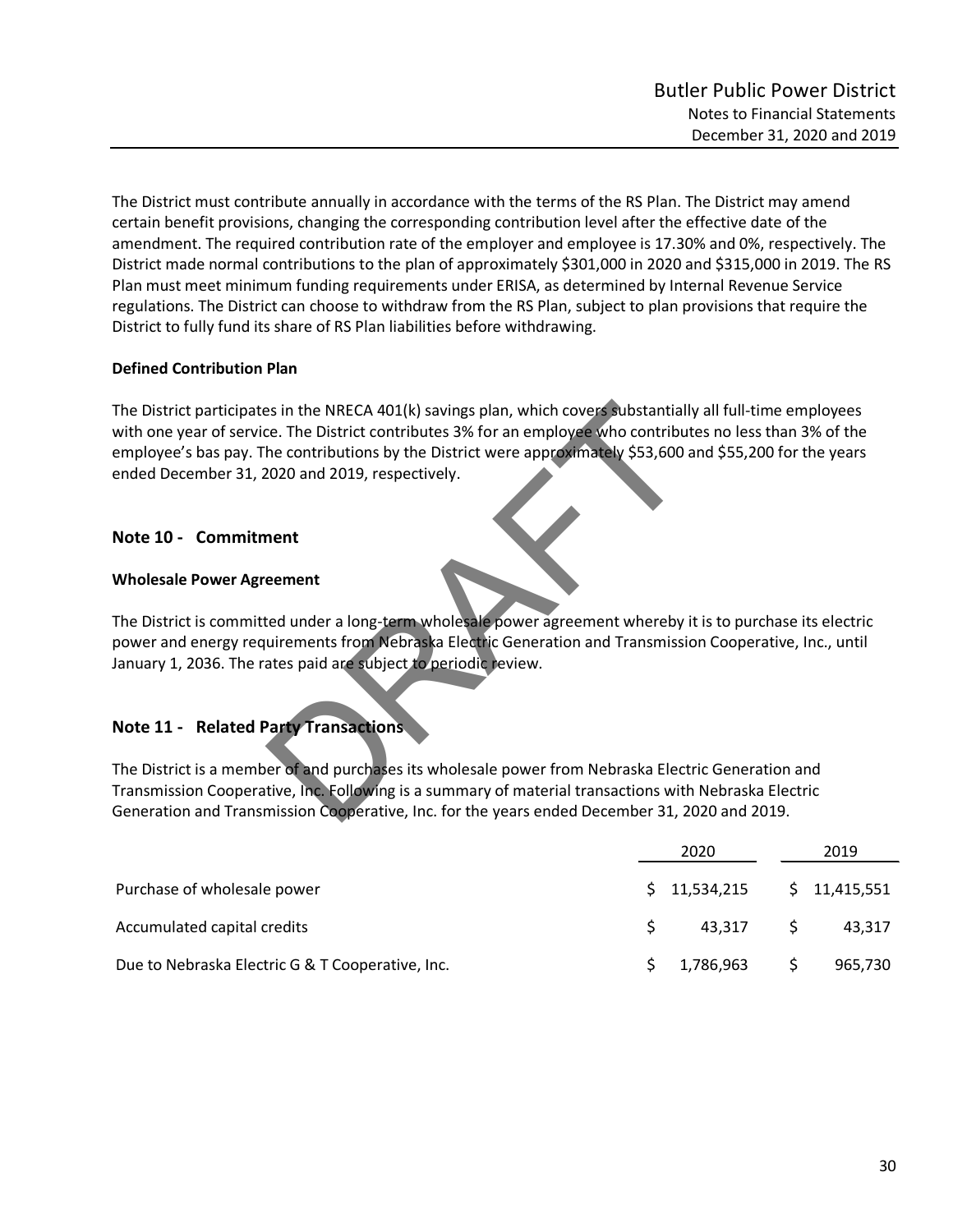## **Note 12 - Major Customer**

The District received approximately 30% and 32% of its operating revenue from sales to a major customer for the years ended December 31, 2020 and 2019, respectively. The total revenue received from the customer for the years ended December 31, 2020 and 2019, was approximately \$6,433,000 and \$6,308,000, respectively. Total accounts receivable due from the customer at December 31, 2020 and 2019 was \$588,200 and \$587,995, respectively.

## **Note 13 - Restatement**

| During the year ended December 31, 2020, the District restated its previously issued financial statements for the<br>year ended December 31, 2019 to account for changes to deferred outflows of resources, noncurrent liabilities,<br>deferred inflows of resources, net position, and expenses related to the recognition of the other post-<br>employment benefit obligation. The restatement impacted deferred outflows of resources, noncurrent<br>liabilities, deferred inflows of resources, net position, and expenses for the year ended December 31, 2019. |                      |                              |     |                         |
|----------------------------------------------------------------------------------------------------------------------------------------------------------------------------------------------------------------------------------------------------------------------------------------------------------------------------------------------------------------------------------------------------------------------------------------------------------------------------------------------------------------------------------------------------------------------|----------------------|------------------------------|-----|-------------------------|
| The following is a summary of the effects of the restatement on the District's 2019 statement of net position:                                                                                                                                                                                                                                                                                                                                                                                                                                                       | <b>As Previously</b> |                              |     |                         |
|                                                                                                                                                                                                                                                                                                                                                                                                                                                                                                                                                                      | Reported             | Adjustment                   |     | As Restated             |
| Assets and Deferred Outflows of Resources<br><b>Deferred Outflows of Resources</b><br>Related to other post-employment benefits<br><b>Total Assets and Deferred Outflows of Resources</b><br>Liabilities, Deferred Inflows of Resources, and Net Position<br>Noncurrent Liabilities                                                                                                                                                                                                                                                                                  | \$<br>62,633,219     | \$<br>1,320,415<br>1,320,415 | \$. | 1,320,415<br>63,953,634 |
| Other post-employment benefit obligation                                                                                                                                                                                                                                                                                                                                                                                                                                                                                                                             |                      | 1,385,457                    |     | 1,385,457               |
| Total noncurrent liabilities                                                                                                                                                                                                                                                                                                                                                                                                                                                                                                                                         | 12,285,000           | 1,385,457                    |     | 13,670,457              |
| Deferred Inflows of Resources                                                                                                                                                                                                                                                                                                                                                                                                                                                                                                                                        |                      |                              |     |                         |
| Related to other post-employment benefits                                                                                                                                                                                                                                                                                                                                                                                                                                                                                                                            |                      | 4,068                        |     | 4,068                   |
| <b>Net Position</b>                                                                                                                                                                                                                                                                                                                                                                                                                                                                                                                                                  |                      |                              |     |                         |
| Restricted for debt service                                                                                                                                                                                                                                                                                                                                                                                                                                                                                                                                          | 1,467,063            | (1,044,075)                  |     | 422,988                 |
| Unrestricted                                                                                                                                                                                                                                                                                                                                                                                                                                                                                                                                                         | 6,297,655            | 975,055                      |     | 7,272,710               |
| Total net position                                                                                                                                                                                                                                                                                                                                                                                                                                                                                                                                                   | 46,831,370           | (69, 110)                    |     | 46,762,260              |
| Total Liabilities, Deferred Inflows of Resources,                                                                                                                                                                                                                                                                                                                                                                                                                                                                                                                    |                      |                              |     |                         |
| and Net Position                                                                                                                                                                                                                                                                                                                                                                                                                                                                                                                                                     | 62,633,219           | 1,320,415                    |     | 63,953,634              |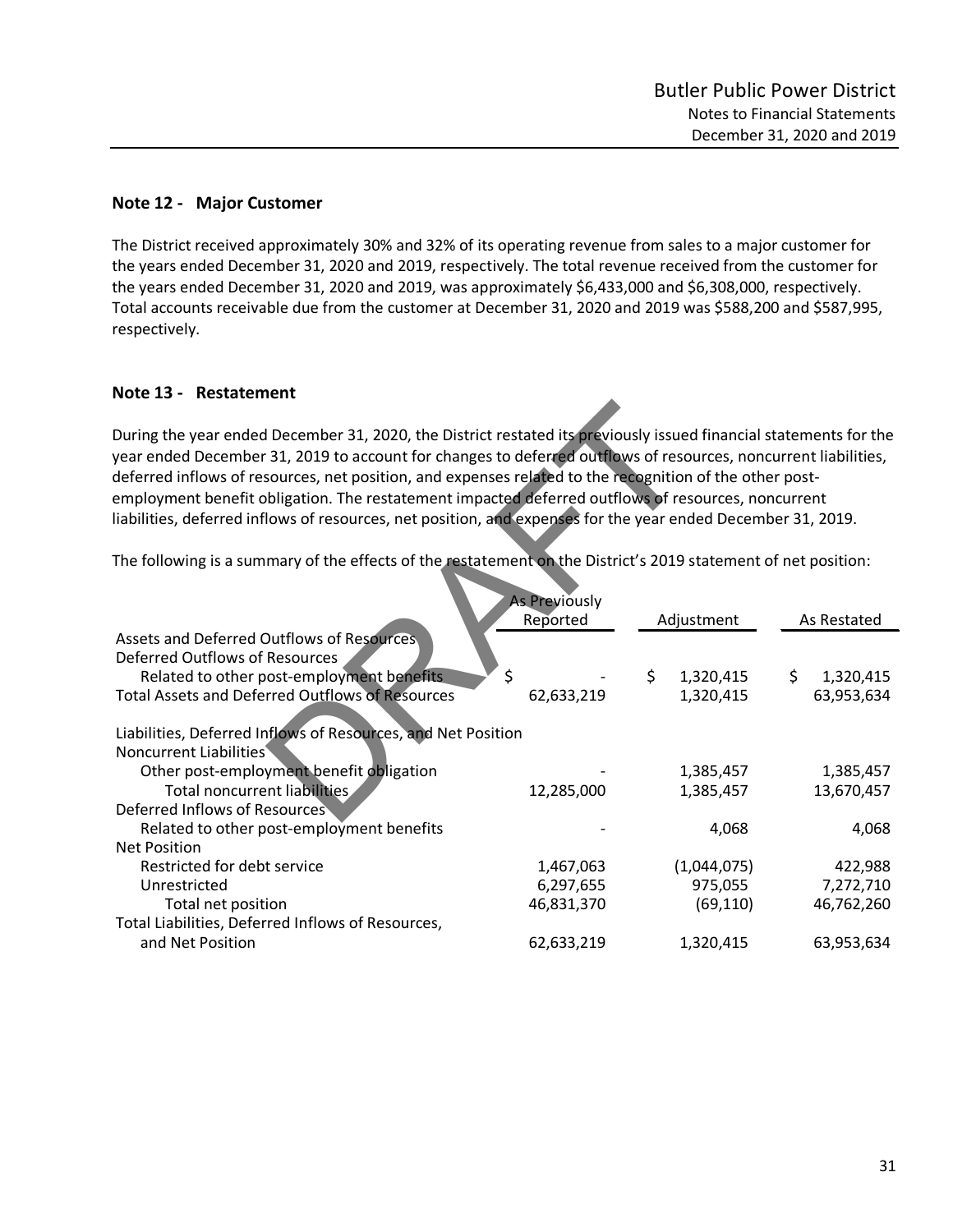The following is a summary of the effects of the restatement on the District's 2019 statement of revenues, expenses, and changes in net position:

|                                    | As Previously<br>Reported |            |    | Adjustment | As Restated  |
|------------------------------------|---------------------------|------------|----|------------|--------------|
| <b>Operating Expenses</b>          |                           |            |    |            |              |
| Transmission - maintenance         | \$                        | 13,637     | \$ | 561        | \$<br>14,198 |
| Distribution - operating           |                           | 1,005,568  |    | 23,239     | 1,028,807    |
| Distribution - maintenance         |                           | 1,125,515  |    | 20,210     | 1,145,725    |
| Customer accounts                  |                           | 402,602    |    | 6,853      | 409,455      |
| Customer service and informational |                           | 91,758     |    | 2,804      | 94,562       |
| Administrative and general         |                           | 802,778    |    | 15,442     | 818,220      |
| Total operating expenses           |                           | 16,385,404 |    | 69,110     | 16,454,514   |
| Operating Income                   |                           | 3,258,323  |    | (69, 110)  | 3,189,213    |
| Change in Net Position             |                           | 3,086,006  |    | (69, 110)  | 3,016,896    |
| Net Position - End of Year         |                           | 46,831,370 |    | (69, 110)  | 46,762,260   |

|                                                                                                              |               | --, . - -  |                 |     |             |
|--------------------------------------------------------------------------------------------------------------|---------------|------------|-----------------|-----|-------------|
| Administrative and general                                                                                   |               | 802,778    | 15,442          |     | 818,220     |
| Total operating expenses                                                                                     |               | 16,385,404 | 69,110          |     | 16,454,514  |
| Operating Income                                                                                             |               | 3,258,323  | (69,110)        |     | 3,189,213   |
| Change in Net Position                                                                                       |               | 3,086,006  | (69,110)        |     | 3,016,896   |
| Net Position - End of Year                                                                                   |               | 46,831,370 | (69,110)        |     | 46,762,260  |
|                                                                                                              |               |            |                 |     |             |
| The following is a summary of the effects of the restatement on the District's 2019 statement of cash flows: |               |            |                 |     |             |
|                                                                                                              |               |            |                 |     |             |
|                                                                                                              | As Previously |            |                 |     |             |
|                                                                                                              | Reported      |            | Adjustment      |     | As Restated |
| Reconciliation of Operating Income to Net Cash                                                               |               |            |                 |     |             |
| Provided by Operating Activities                                                                             |               |            |                 |     |             |
| Operating income                                                                                             | \$            | 3,258,323  | \$<br>(69, 110) | \$. | 3,189,213   |
| Change in assets and liabilities                                                                             |               |            |                 |     |             |
| OPEB related deferred outflows of resources                                                                  |               |            | 69,496          |     | 69,496      |
| Other post-employment benefit obligation                                                                     |               |            | (4, 454)        |     | (4, 454)    |
| OPEB related deferred inflows of resources                                                                   |               |            | 4,068           |     | 4,068       |
|                                                                                                              |               |            |                 |     |             |
|                                                                                                              |               |            |                 |     |             |
| Note 14 - Subsequent Events                                                                                  |               |            |                 |     |             |
|                                                                                                              |               |            |                 |     |             |
|                                                                                                              |               |            |                 |     |             |

# **Note 14 - Subsequent Events**

The District has evaluated subsequent events through REPORT DATE, the date which the financial statements were available to be issued.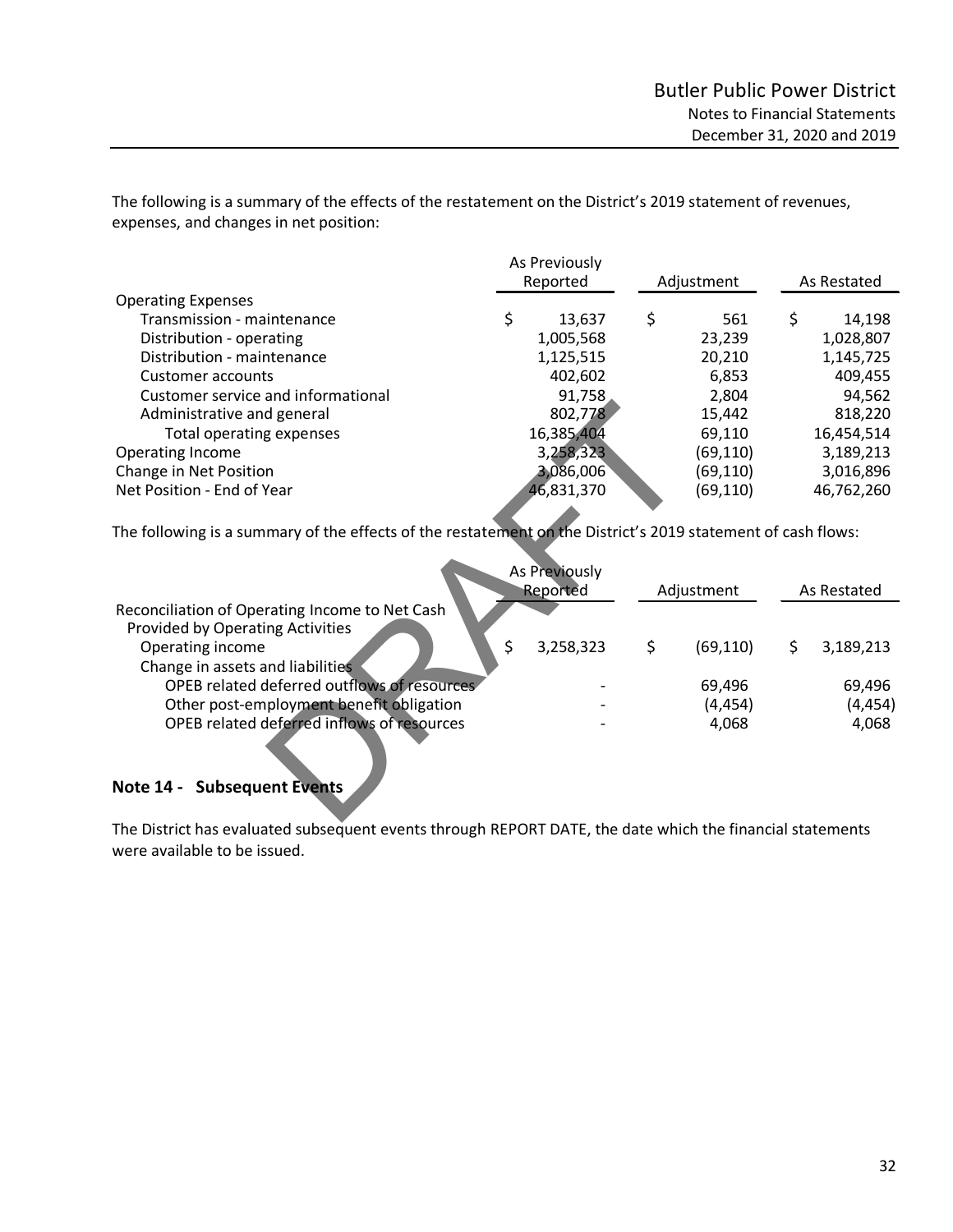

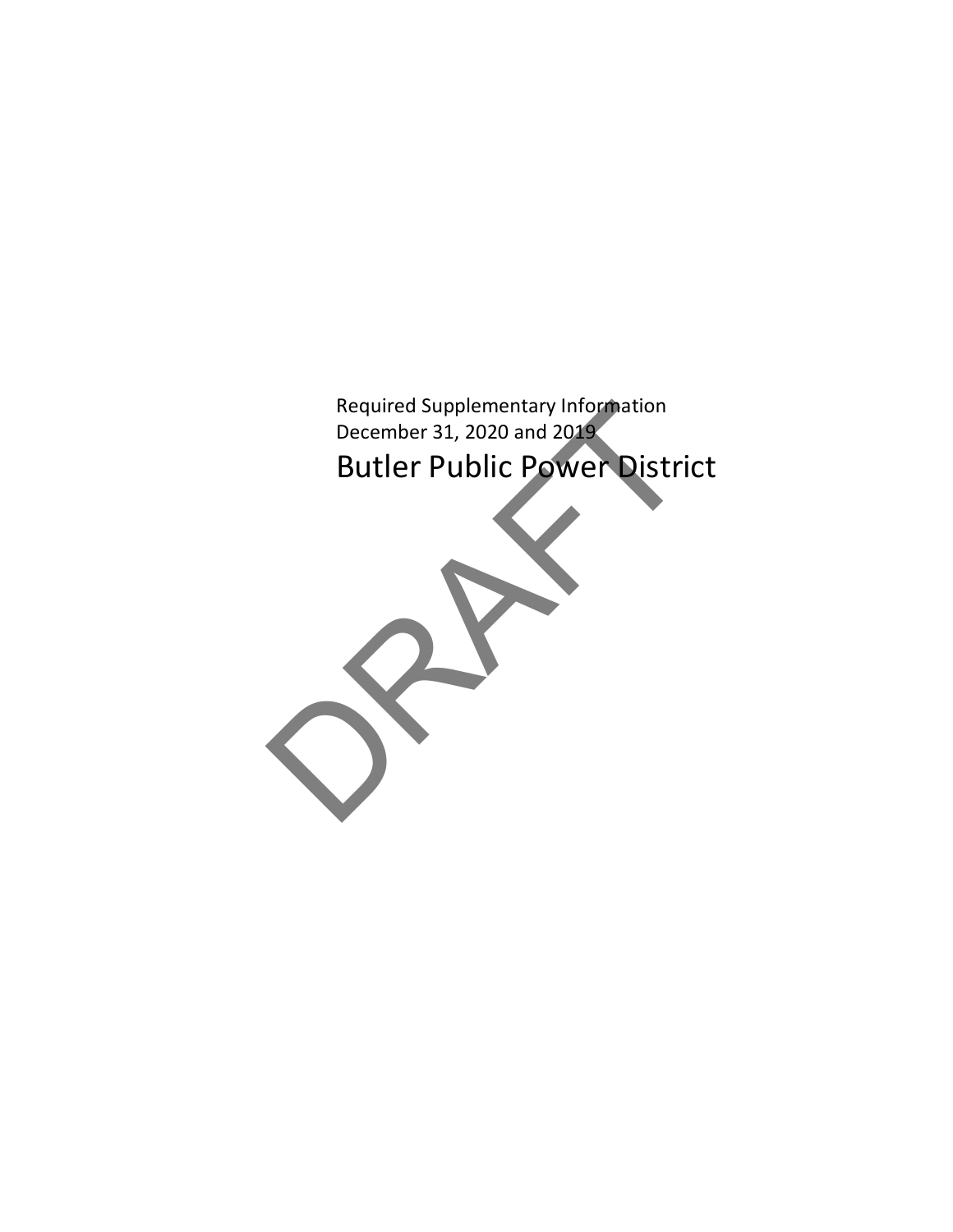# Butler Public Power District Schedule of Employer's Required Contributions December 31, 2020

|                                                                                                                                                                                                                                                                                                            | 2020         | 2019        | 2018        | 2017  | 2016 | 2015  | 2014  | 2013  | 2012  | 2011  |
|------------------------------------------------------------------------------------------------------------------------------------------------------------------------------------------------------------------------------------------------------------------------------------------------------------|--------------|-------------|-------------|-------|------|-------|-------|-------|-------|-------|
| Service and interest cost<br>Changes in assumptions and                                                                                                                                                                                                                                                    | 16,856<br>S. | 39,565      | $**$        | $***$ | **   | $**$  | $* *$ | $* *$ | $**$  | $***$ |
| differences between expected                                                                                                                                                                                                                                                                               |              |             |             |       |      |       |       |       |       |       |
| and actual experiences                                                                                                                                                                                                                                                                                     | 61,508       | (4,068)     | $* *$       | $**$  |      | $**$  | $***$ | $***$ | $***$ | $**$  |
| Benefit payments                                                                                                                                                                                                                                                                                           | (50, 417)    | (39, 951)   | **          | $***$ |      | **    | **    | **    | $**$  | **    |
| Net change in OPEB liability                                                                                                                                                                                                                                                                               | 27,947       | (4, 454)    | $***$       | $***$ |      |       | $***$ | $**$  | $***$ | $***$ |
| OPEB liability, beginning                                                                                                                                                                                                                                                                                  | 1,385,457    | 1,389,911   | $***$       | $***$ |      | $* *$ | $***$ | $***$ | $***$ | $***$ |
| OPEB liability, ending                                                                                                                                                                                                                                                                                     | \$1,413,404  | \$1,385,457 | \$1,389,911 |       |      | $**$  |       |       | **    | **    |
| ** This schedule is presented to illustrate the requirement to show information for 10 years. However, until a full 10-year trend is compiled, the District will<br>present information for those years for which information is available.<br><b>Notes to Schedule of Changes in Total OPEB Liability</b> |              |             |             |       |      |       |       |       |       |       |
| No assets are accumulated in a trust that meets the criteria in paragraph 4 of GASB Statement No. 75.                                                                                                                                                                                                      |              |             |             |       |      |       |       |       |       |       |
| <b>Changes in Benefits</b>                                                                                                                                                                                                                                                                                 |              |             |             |       |      |       |       |       |       |       |
| There no significant changes in benefit terms.                                                                                                                                                                                                                                                             |              |             |             |       |      |       |       |       |       |       |
|                                                                                                                                                                                                                                                                                                            |              |             |             |       |      |       |       |       |       |       |

## **Notes to Schedule of Changes in Total OPEB Liability**

#### **Changes in Benefits**

#### **Changes in Assumptions**

Changes in assumptions and other inputs reflect the effects of changes in the discount rate each period. The following are the discount rates used in each period.

|           | 2020                      | 2019 | 2018           | 2017<br>201 | 2016 | 2015 | 2014 | 2013 | 2012 | 201<br>∠∪⊥⊥ |
|-----------|---------------------------|------|----------------|-------------|------|------|------|------|------|-------------|
| Discount, | $\Omega$<br>3.ZJ%<br>____ | つちの  | つちのん<br>J. 270 |             |      | $**$ |      |      |      | $***$       |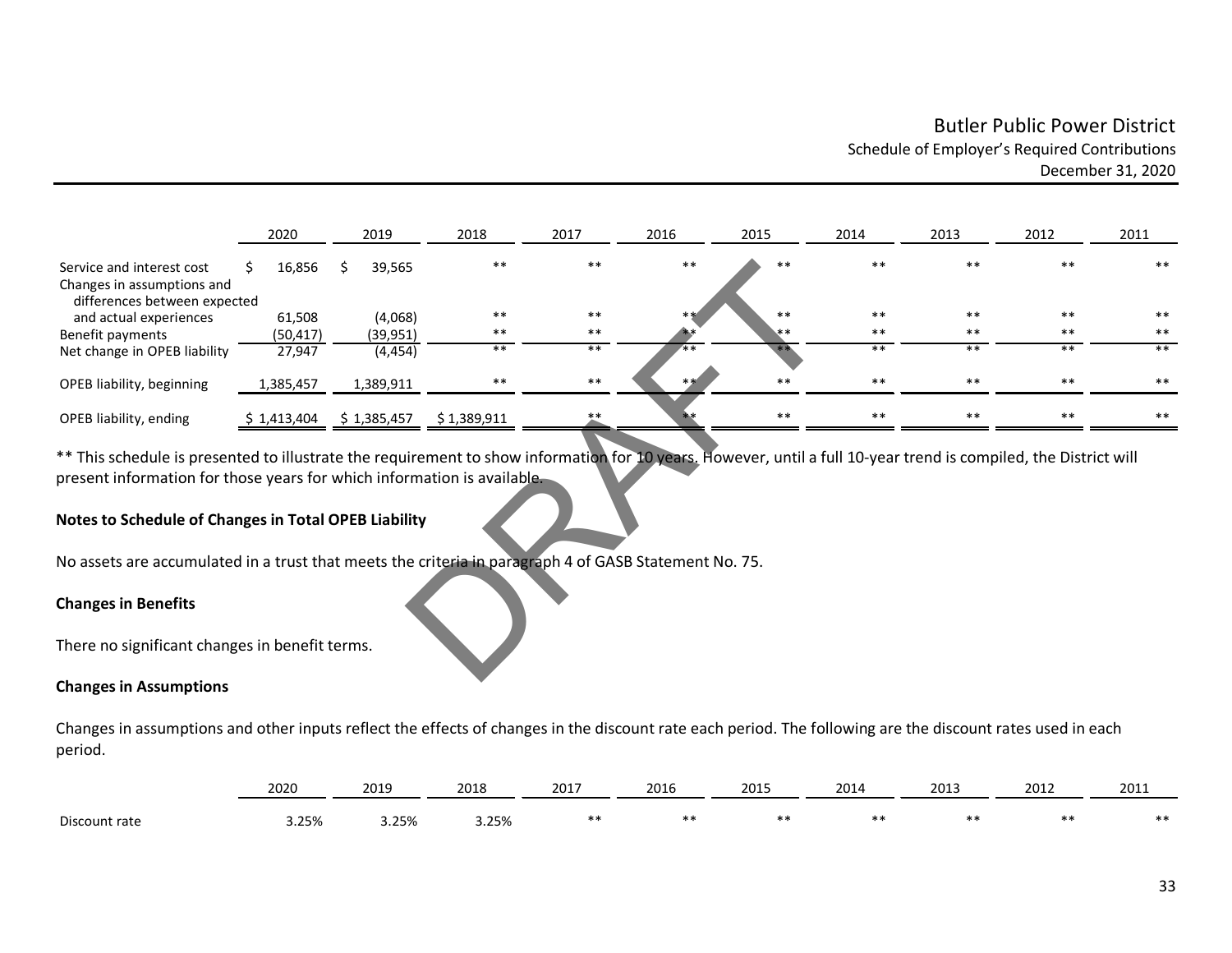### **Schedule of Employer's Required Contributions**

The District's required contributions for each of the 10 most recent fiscal years are presented below:

|                                                                                   | Defined<br><b>Benefit Plan</b> |
|-----------------------------------------------------------------------------------|--------------------------------|
|                                                                                   | Contributions                  |
| 2011                                                                              | \$<br>395,445                  |
| 2012                                                                              | 399,136                        |
| 2013                                                                              | 315,628                        |
| 2014                                                                              | 272,173                        |
| 2015                                                                              | 282,195                        |
| 2016                                                                              | 290,745                        |
| 2017                                                                              | 312,020                        |
| 2018                                                                              | 349,182                        |
| 2019                                                                              | 315,154                        |
| 2020                                                                              | 300,971                        |
| hedule of Employer's Required Contributions                                       |                                |
| uld review its historical information on changes in plan provisions as well as tl |                                |
| evels of its participant population in explaining significant changes in contribu |                                |
|                                                                                   |                                |
| ution history. Below is a table of plan-level adjustments to base contribution r  |                                |
| plans, along with an explanation of significant increases.                        |                                |
| Proportional                                                                      |                                |
| ange Compared                                                                     |                                |
| <b>With Prior Year</b><br>Primary reason for increase                             |                                |
|                                                                                   |                                |
| 0%                                                                                |                                |
| 0%                                                                                |                                |
|                                                                                   |                                |

## **Notes to the Schedule of Employer's Required Contributions**

The District should review its historical information on changes in plan provisions as well as the size and compensation levels of its participant population in explaining significant changes in contribution patterns in its 10-year contribution history. Below is a table of plan-level adjustments to base contribution rates that are applicable to all plans, along with an explanation of significant increases.

|      | Proportional<br><b>Change Compared</b><br>With Prior Year | Primary reason for increase                                                                       |
|------|-----------------------------------------------------------|---------------------------------------------------------------------------------------------------|
|      |                                                           |                                                                                                   |
| 2011 | 0%                                                        |                                                                                                   |
| 2012 | 0%                                                        |                                                                                                   |
| 2013 | 8%                                                        | Actual 2011 investment return was significantly lower than the                                    |
|      |                                                           | assumed 8.5% expected annual return                                                               |
| 2014 | 0%                                                        |                                                                                                   |
| 2015 | 0%                                                        |                                                                                                   |
| 2016 | 3%                                                        | Actual 2014 investment return was lower than the assumed 8.0%<br>expected annual return           |
| 2017 | 3%                                                        | Adjust billing rate to improve current funded status and reach<br>projected funded status of 100% |
| 2018 | 3%                                                        | Adjust billing rate to improve current funded status and reach<br>projected funded status of 100% |
| 2019 | 1%                                                        | Adjust billing rate to improve current funded status and reach<br>projected funded status of 100% |
| 2020 | 2%                                                        | Actual 2018 investment return was lower than the assumed 7.25%<br>expected annual return          |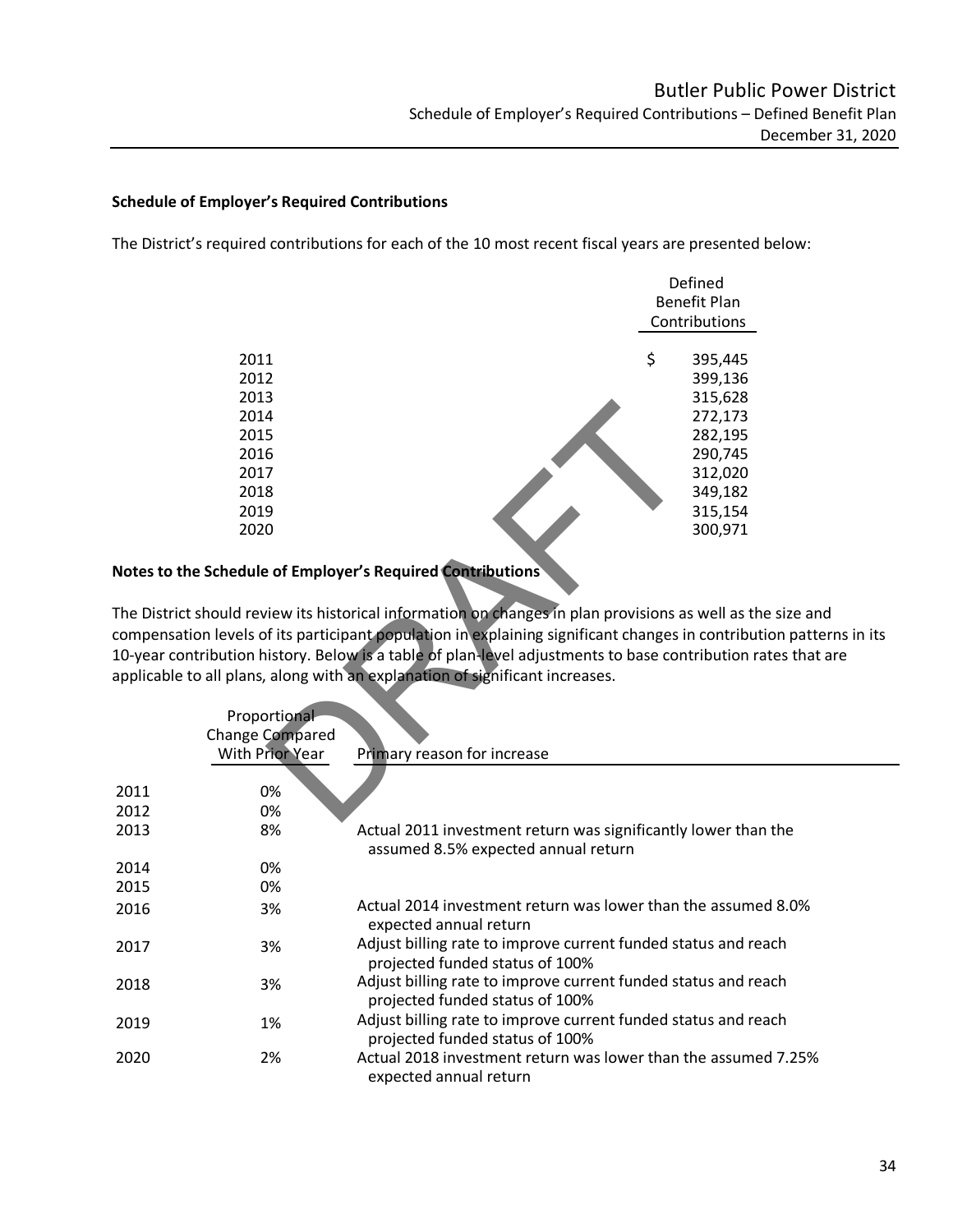## **Independent Auditor's Report on Internal Control over Financial Reporting and on Compliance and Other Matters Based on an Audit of Financial Statements Performed in Accordance with** *Government Auditing Standards*

The Board of Directors Butler Public Power District David City, Nebraska

We have audited, in accordance with the auditing standards generally accepted in the United States of America and the standards applicable to financial audits contained in *Government Auditing Standards* issued by the Comptroller General of the United States, the financial statements of Butler Public Power District, which comprise the statement of net position as of December 31, 2020, and the related statements of revenues, expenses, and changes in net position and cash flows for the year then ended, and the related notes to the financial statements, and have issued our report thereon dated REPORT DATE. coordance with the auditing standards generally accepted in thands applicable to financial audits contained in Government Aller General of the United States, the financial statements of see the statement of net position as

## **Internal Control Over Financial Reporting**

In planning and performing our audit of the financial statements, we considered Butler Public Power District's internal control over financial reporting (internal control) as a basis for designing audit procedures that are appropriate in the circumstances for the purpose of expressing our opinion on the financial statements, but not for the purpose of expressing an opinion on the effectiveness of Butler Public Power District's internal control. Accordingly, we do not express an opinion on the effectiveness of the District's internal control.

A *deficiency in internal control* exists when the design or operation of a control does not allow management or employees, in the normal course of performing their assigned functions, to prevent, or detect and correct, misstatements on a timely basis. A *material weakness* is a deficiency, or a combination of deficiencies, in internal control such that there is a reasonable possibility that a material misstatement of the entity's financial statements will not be prevented or detected and corrected on a timely basis. A *significant deficiency* is a deficiency, or a combination of deficiencies, in internal control that is less severe than a material weakness, yet important enough to merit attention by those charged with governance.

Our consideration of the internal control was for the limited purpose described in the first paragraph of this section and was not designed to identify all deficiencies in internal control over financial reporting that might be material weaknesses or significant deficiencies and therefore, material weaknesses or significant deficiencies may exist that were not identified. We did identify certain deficiencies in internal control, described in the accompanying schedule of findings, that we consider to be a material weakness (Finding 2020-A) and significant deficiencies (Findings 2020-B and 2020-C).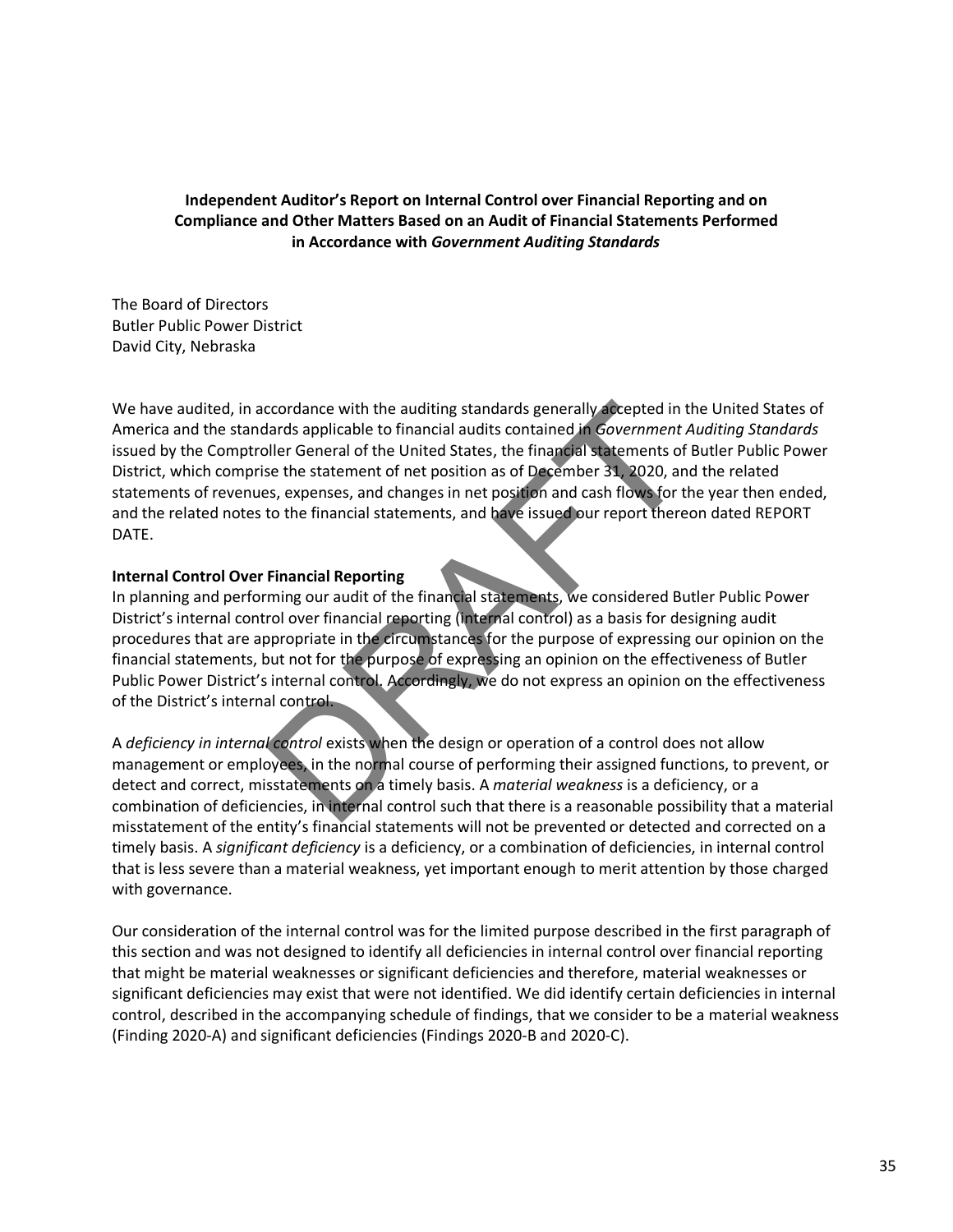### **Compliance and Other Matters**

As part of obtaining reasonable assurance about whether Butler Public Power District's financial statements are free from material misstatement, we performed tests of its compliance with certain provisions of laws, regulations, contracts, and grant agreements, noncompliance with which could have a direct and material effect on the financial statement. However, providing an opinion on compliance with those provisions was not an objective of our audit, and accordingly, we do not express such an opinion. The results of our tests disclosed no instances of noncompliance or other matters that are required to be reported under *Government Auditing Standards*.

We noted certain matters that we reported to management of Butler Public Power District in a separate letter dated REPORT DATE.

#### **Butler Public Power District's Response to Findings**

Butler Public Power District's response to the findings identified in our audit is described in the accompanying schedule of audit findings. Butler Public Power District's response was not subjected to the auditing procedures applied in the audit of the financial statements and, accordingly, we express no opinion on it.

#### **Purpose of this Report**

The purpose of this report is solely to describe the scope of our testing of internal control and compliance and the results of that testing, and not to provide an opinion on the effectiveness of the organization's internal control or on compliance. This report is an integral part of an audit performed in accordance with *Government Auditing Standards* in considering the organization's internal control and compliance. Accordingly, this communication is not suitable for any other purpose. The of and it findings. Butler Public Power District's response with the of audit findings. Butler Public Power District's response with the audit of the financial statements and, accorded to a supplied in the audit of the

Sioux Falls, South Dakota REPORT DATE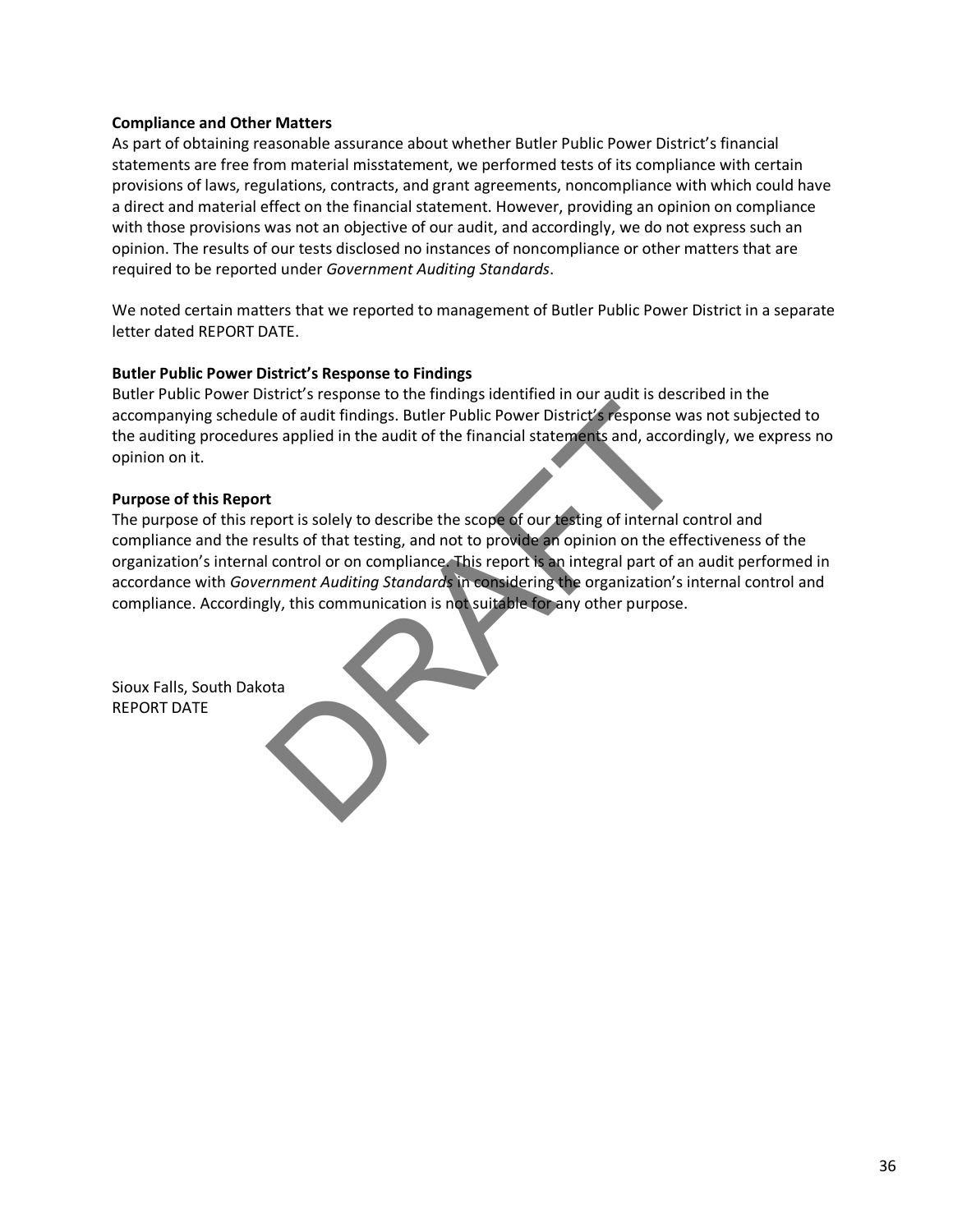## **Finding 2020-A – Financial Statement Restatement Material Weakness**

*Criteria:* Proper controls over financial reporting include the ability to identify the application of generally accepted accounting principles (GAAP) to prepare financial statements that are materially correct and in accordance with professional accounting standards.

*Condition:* During the audit, misstatements were identified that were significant to the financial statements. Adjustments were proposed and recorded that were material to the financial statements that were related to the recognition of the other post-employment benefit obligation, that resulted in a restatement to the financial statements for the year ended December 31, 2019.

*Cause:* The District's lack of internal control over the monitoring and reconciliation of significant accounts and balances in the financial statements resulted in the adjustments proposed as part of the audit.

*Effect:* A monitoring system that does not appropriately identify the application of generally accepted accounting principles can lead to misstatements in the financial statements.

*Recommendation:* The District needs to develop proper internal controls to allow for the monitoring of the reconciliation and financial statement processes. We would also recommend that management continually assess their accounting under generally accepted accounting principles for transactions that are entered into by the District. ar ended December 31, 2019.<br>
Such of internal control over the monitoring and reconciliation<br>
all statements resulted in the adjustments proposed as part of<br>
Such an lead to misstatements in the financial statements.<br>
Dist

*Management's Response:* Management will further evaluate the lack of controls that resulted in the adjustments proposed as part of the audit and the restatement to the financial statements. Management has designated members of the accounting staff and additional processes in the reconciliation of the general ledger accounts to the underlying subsidiary documentation.

## **Finding 2020-A Preparation of Full Disclosure Financial Statements Significant Deficiency**

*Criteria:* Proper controls over financial reporting include the ability to prepare financial statements with accompanying notes to the financial statements that are materially correct and include all required disclosures.

*Condition:* The District does not have an internal control system designed to provide for the preparation of the full disclosure financial statements being audited. As auditors, we were requested to draft the financial statements and accompanying notes to the financial statements.

*Cause:* The District has limited staff. They cannot justify incurring the costs necessary for preparing the financial statements with accompanying notes to the financial statements.

*Effect:* Inadequate controls over financial reporting of the District could result in the likelihood that the District would not be able to draft the financial statements with accompanying notes to the financial statements without the assistance of the auditors.